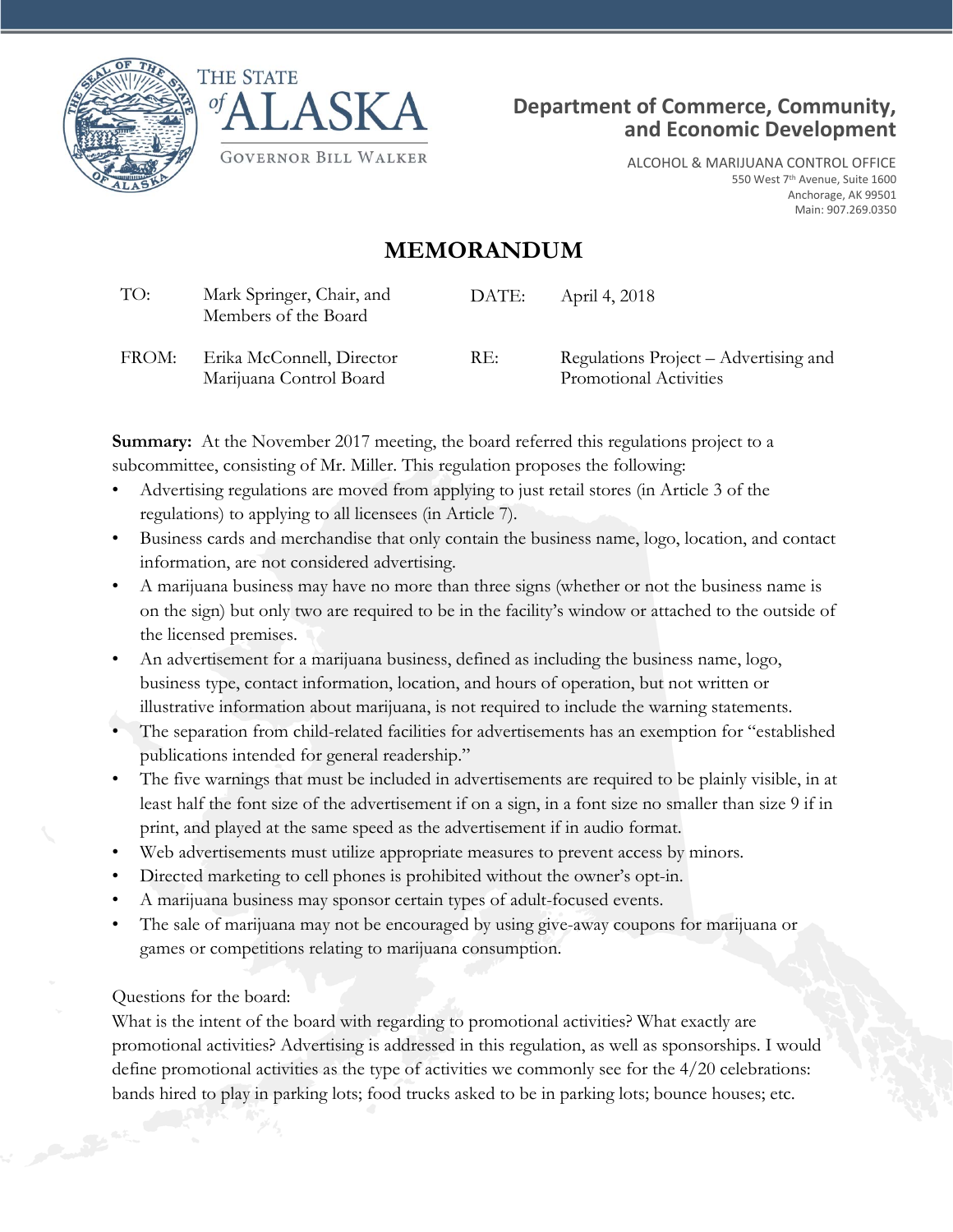Regulations Change: Advertising and Promotions MCB April 4, 2018 Page 2 of 2

Essentially, activities that act as signs and attention-getters for a business. That said, promotional activities also seem to be activities that can occur within the licensed premises in order to promote sales, such as games, competitions, giving away non-marijuana merchandise, and the like.

The two proposed restrictions on promotional activities (section (k)) do not, in my opinion, add any new restrictions to the regulations. As it is prohibited to give away free marijuana, it would also be already prohibited to give away coupons for free marijuana. And as onsite consumption is currently prohibited, it is meaningless to restrict games related to consumption.

The concern with promotional activities, particularly those outside the licensed premises and visible to the general public, is that they don't discriminate as to who gets the message. People of all ages view the activity and may be attracted to it. The regulations limit signs and advertising—shouldn't promotional activities, which act as signs and advertising, also be required either to be targeted, or at least not to be of a manner that would be appealing to children?

**Recommendation:** Amend to place appropriate restrictions on promotional activities; put out for public comment

Attachment: Leafly State-by-State Guide to Advertising Regulations Article (November 30, 2015)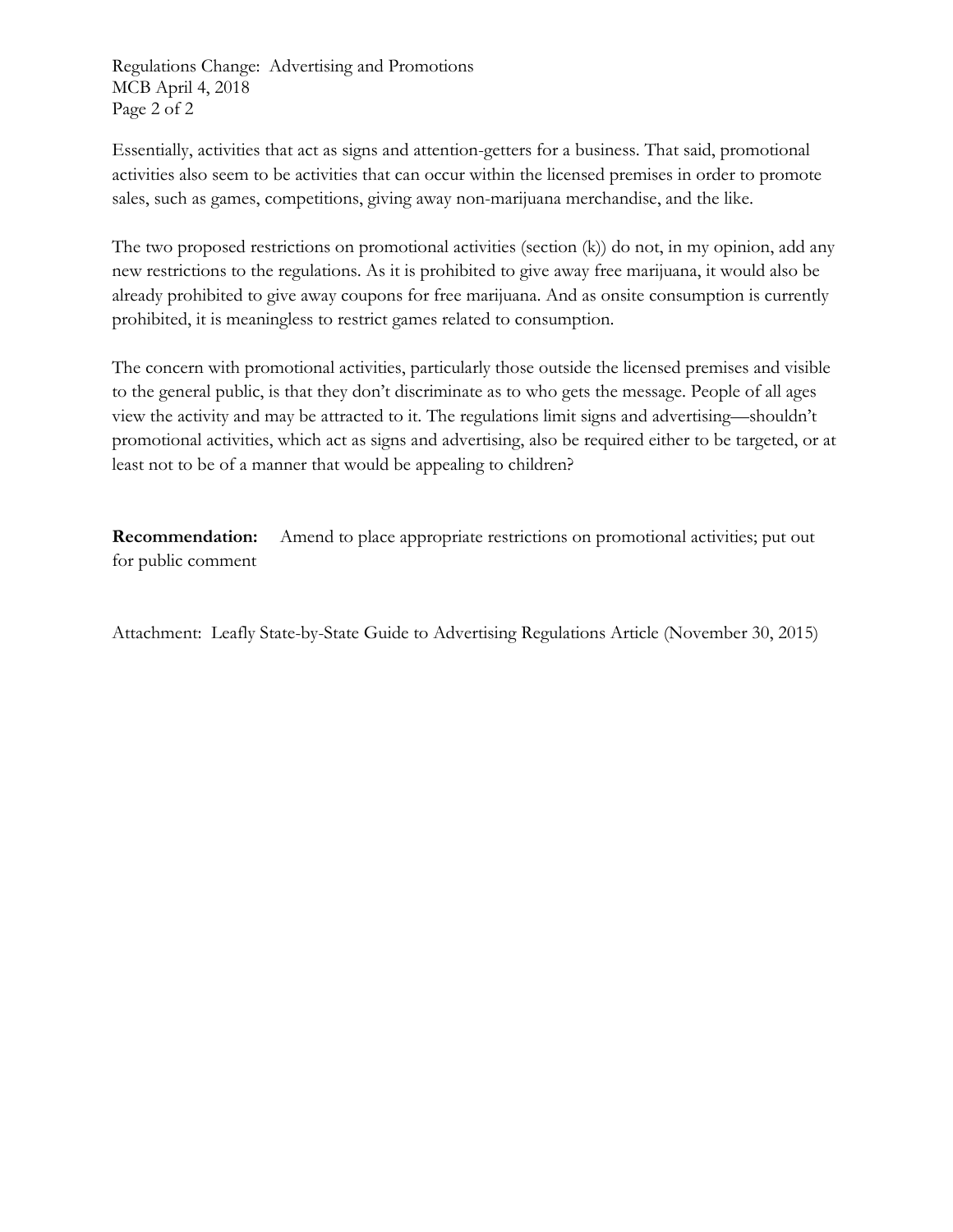3 AAC 306.360 is repealed:

**3 AAC 306.360. Restriction on advertising of marijuana and marijuana products** 

Repealed. (Eff. 2/21/2016, Register 217; Repealed \_\_/\_\_/\_\_\_\_, Register\_\_\_\_)

3 AAC 306 is amended by adding a new subsection in Article 7 to read:

#### **3 AAC 306.7xx. Signs, merchandise, advertisements, and promotions.**

(a) Business cards and merchandise, including t-shirts, hats, and stickers, that are distributed by a licensed marijuana facility and contain only the business name and logo, licensee name, and location and contact information, are not advertising or promotions.

(b) A licensed marijuana facility may have not more than three signs that are visible to the general public from the public right-of-way. Two of the three signs may only be placed in the marijuana facility's window or attached to the outside of the licensed premises. The size of each sign may not exceed 4,800 square inches. A sign meeting these requirements is not advertising or promotions.

(c) An advertisement for a licensed marijuana facility and for marijuana or a marijuana product must include the business name and license number.

(d) An advertisement for a licensed marijuana facility is exempt from providing the warning statements in (g) below if

(i) the advertisement contains only the business name, logo, business type, contact information, location, and hours of operation;

(ii) the advertisement does not contain any written information about marijuana or a marijuana product or any photographic or illustrative depictions of marijuana or a marijuana product, other than depictions contained within the established business name font and logo.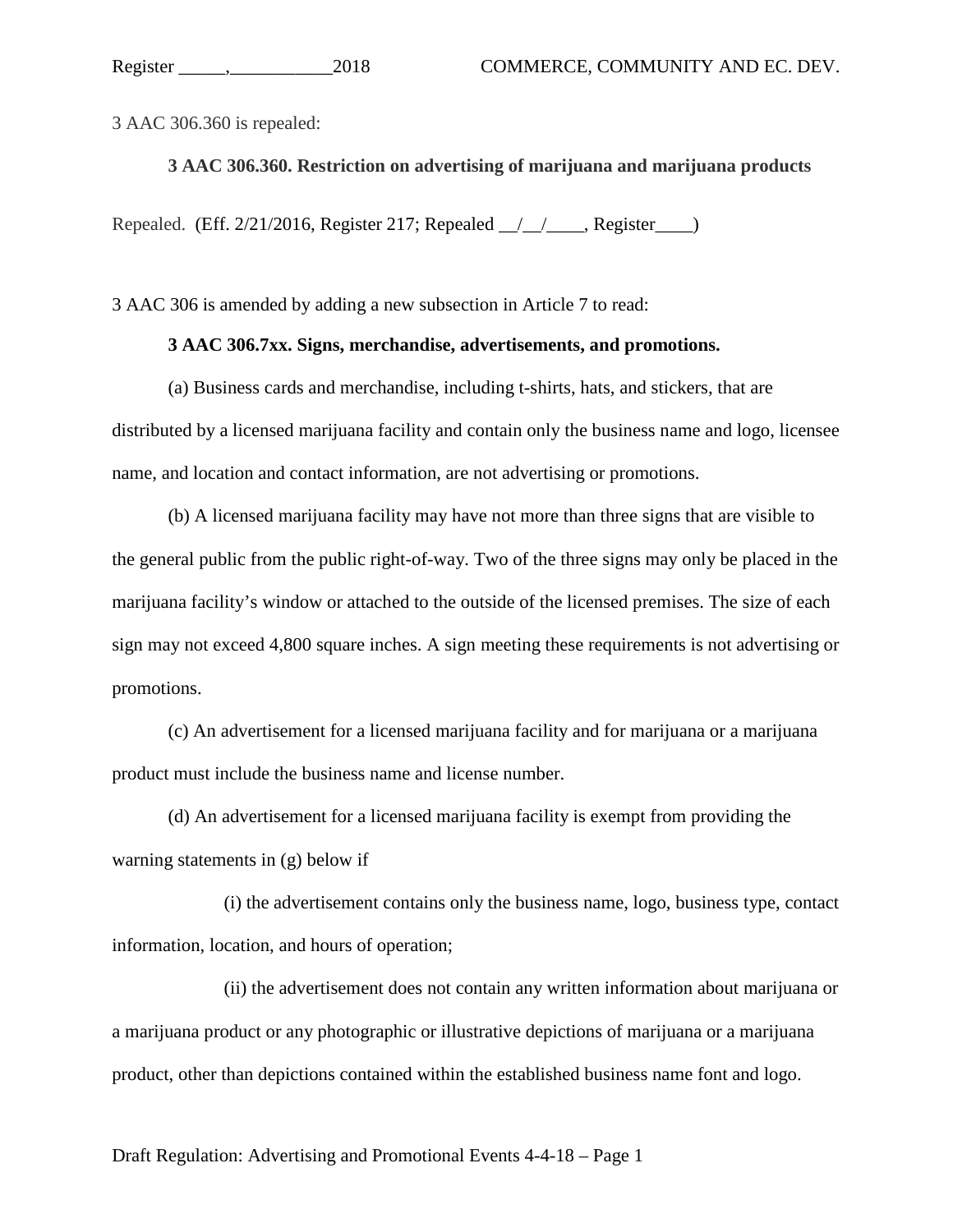(e) A logo or an advertisement for a licensed marijuana facility and for marijuana or a marijuana product may not contain a statement or illustration that

(1) is false or misleading;

(2) promotes excessive consumption;

(3) represents that the use of marijuana has curative or therapeutic effects;

(4) depicts a person under 21 years of age consuming marijuana; or

(5) includes any object or character, including a toy, a cartoon character, or any other depiction that appeals to a person under 21 years of age.

(f) An advertisement for a licensed marijuana facility and for marijuana or a marijuana product may not be placed

(1) within 1,000 feet of the perimeter of any child-centered facility, including a school, a child care facility or other facility providing services to children, a playground or recreation center, a public park, a library, or a game arcade that is open to persons under 21 years of age, except when included in an established publication intended for general readership;

(2) on or in a public transit vehicle or public transit shelter;

(3) on or in a publicly owned or operated property;

(4) within 1,000 feet of a substance abuse or treatment facility; or

(5) on a campus for postsecondary education.

(g) An advertisement for marijuana or any marijuana product must contain each of the following warnings, which must be plainly visible and at least half the font size of an advertisement on a sign, and no smaller than size 9 font when the advertisement is in printed form. Warnings in audio advertisements must be intelligible and played at the same speed as the advertisement.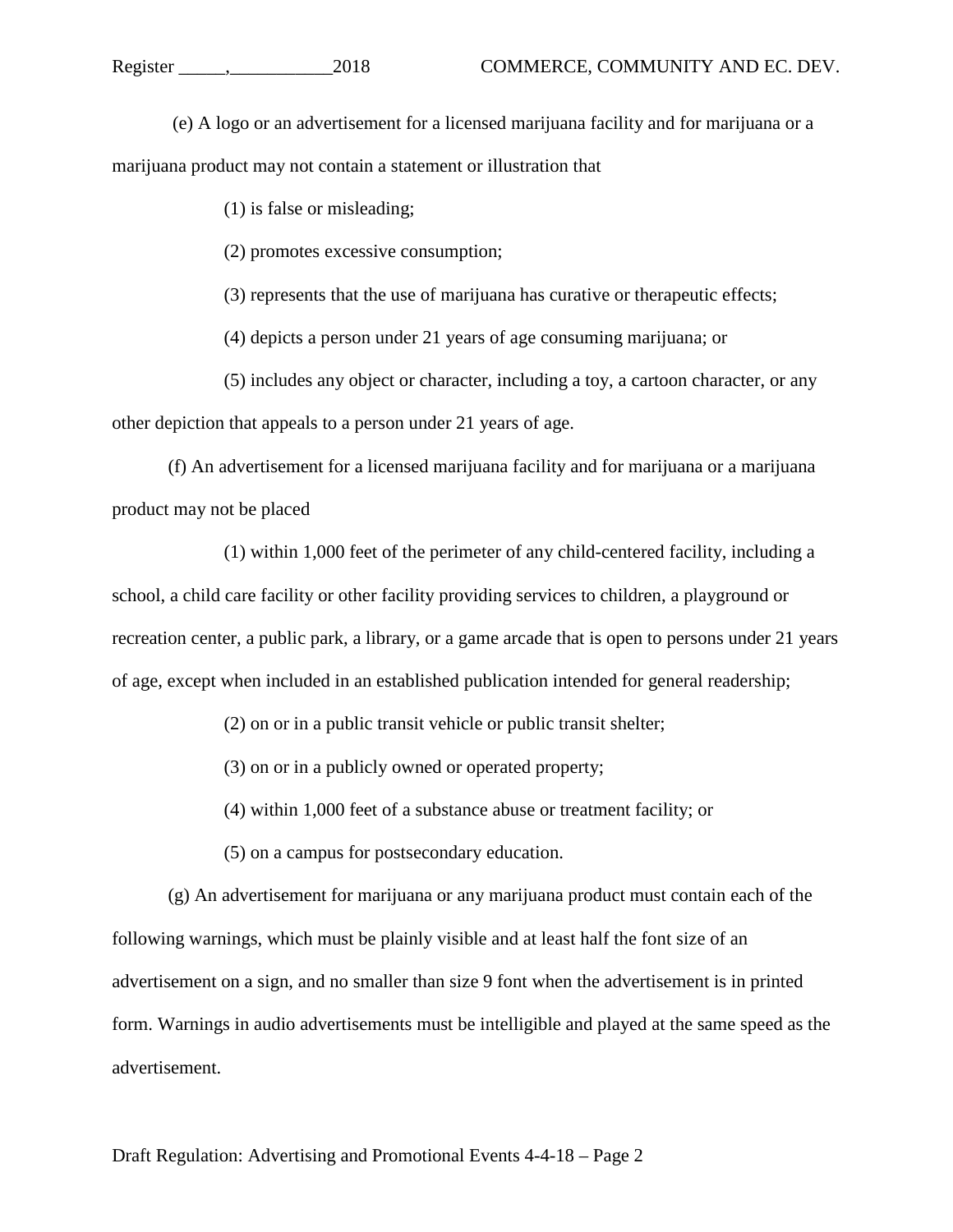(1) "Marijuana has intoxicating effect and may be habit forming and addictive";

(2) "Marijuana impairs concentration, coordination, and judgment. Do not operate a vehicle or machinery under its influence.";

(3) "There are health risks associated with consumption of marijuana.";

(4) "For use only by adults twenty-one and older. Keep out of the reach of

children.";

(5) "Marijuana should not be used by women who are pregnant or breast feeding."

(h) A licensed marijuana facility that advertises via web page must utilize appropriate measures to ensure that individuals visiting the web page are 21 years of age or older.

(i) A licensed marijuana facility may not engage in advertising via marketing directed towards location-based devices, including but not limited to cellular phones, unless the marketing is a mobile device application installed on the device by the owner of the device who is 21 years of age or older and includes a permanent and easy opt-out feature.

(j) As long as no more than 30 percent of the event's participants and audience is reasonably expected to be under 21 years of age, a licensed marijuana facility may sponsor

(1) an industry trade show;

(2) a charitable event;

(3) a sports event or competition;

(4) a concert;

(5) any other event approved in advance by the board.

(k) A licensed marijuana facility may not encourage the sale of marijuana or a marijuana product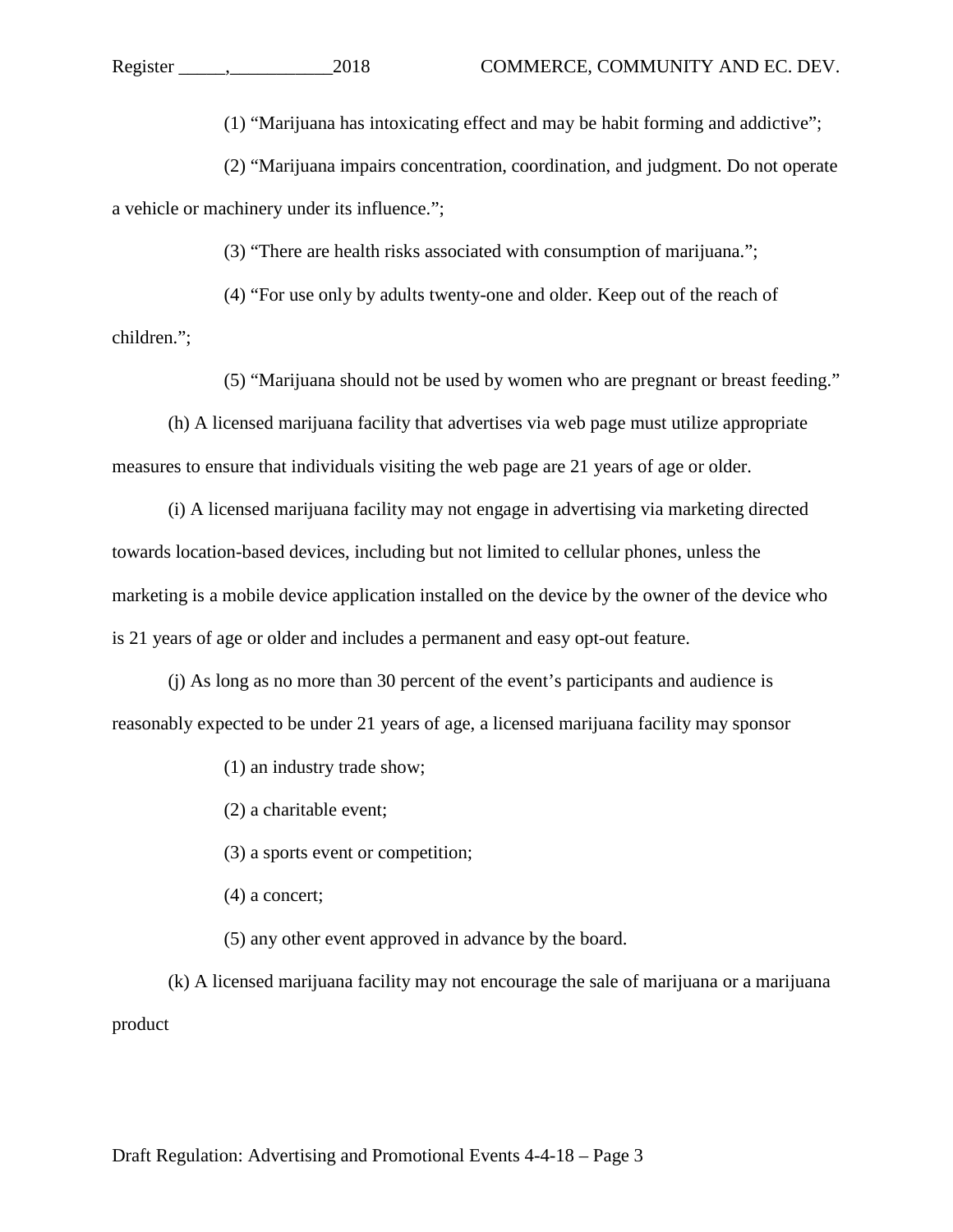(1) by using giveaway coupons for marijuana or a marijuana product as

promotional materials; or

(2) by conducting games or competitions related to the consumption of marijuana

or a marijuana product. (Eff.  $\angle$  / \_\_\_\_, Register \_\_\_)

| Authority: AS 17.38.010 | AS 17.38.150 | AS 17.38.200 |
|-------------------------|--------------|--------------|
| AS 17.38.070            | AS 17.38.190 | AS 17.38.900 |

AS 17.38.121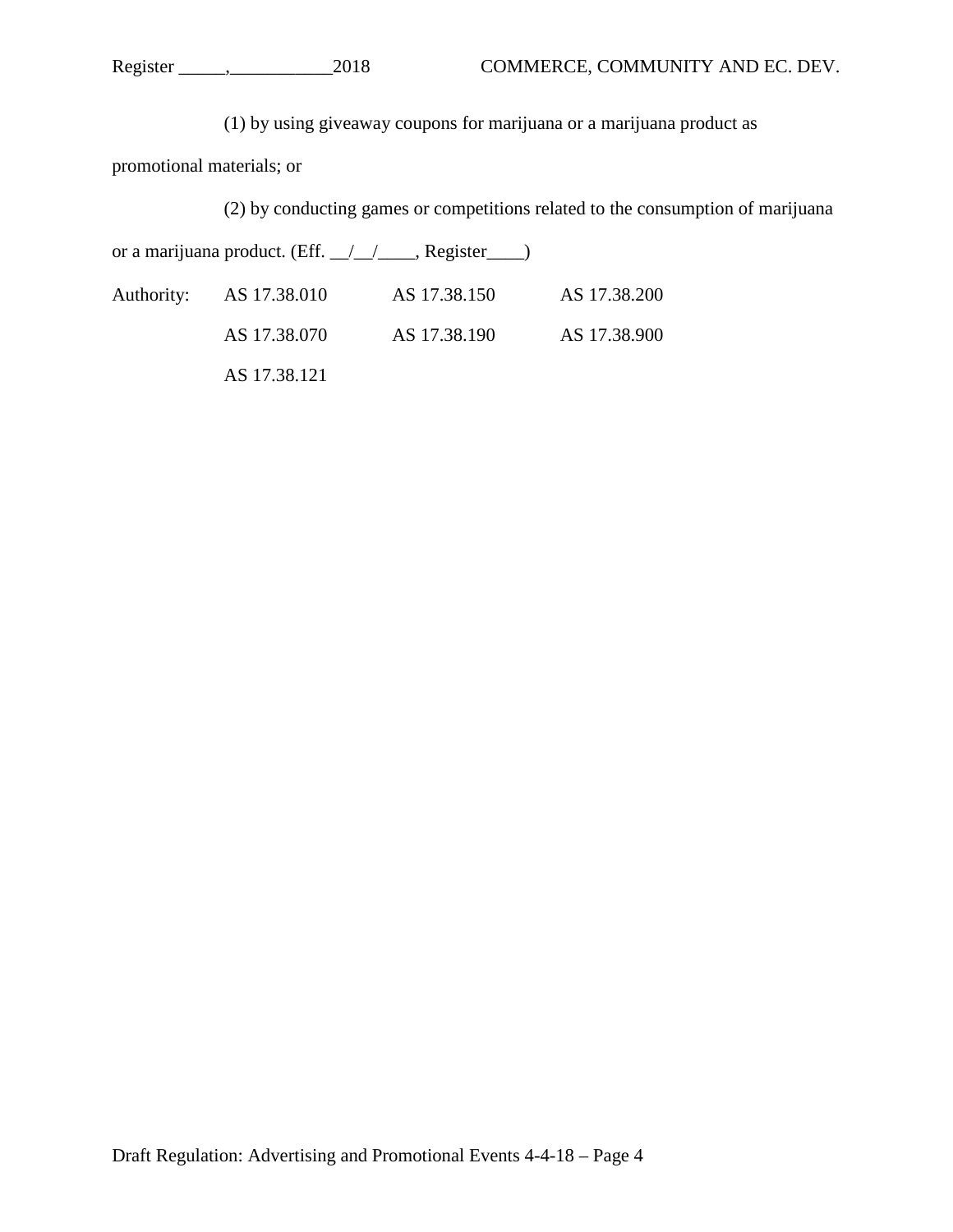**Leafly : https://www.leafly.com**

## **State-by-State Guide to Cannabis Advertising Regulations**

Posted By *Leafly Staff* On November 30, 2015 @ 10:00 pm In Industry | No Comments

Industry

Cannabis industry information for businesses including tips, news, and advice for dispensaries.

## **Industry State-by-State Guide to Cannabis Advertising Regulations**

Leafly Staff November 30, 2015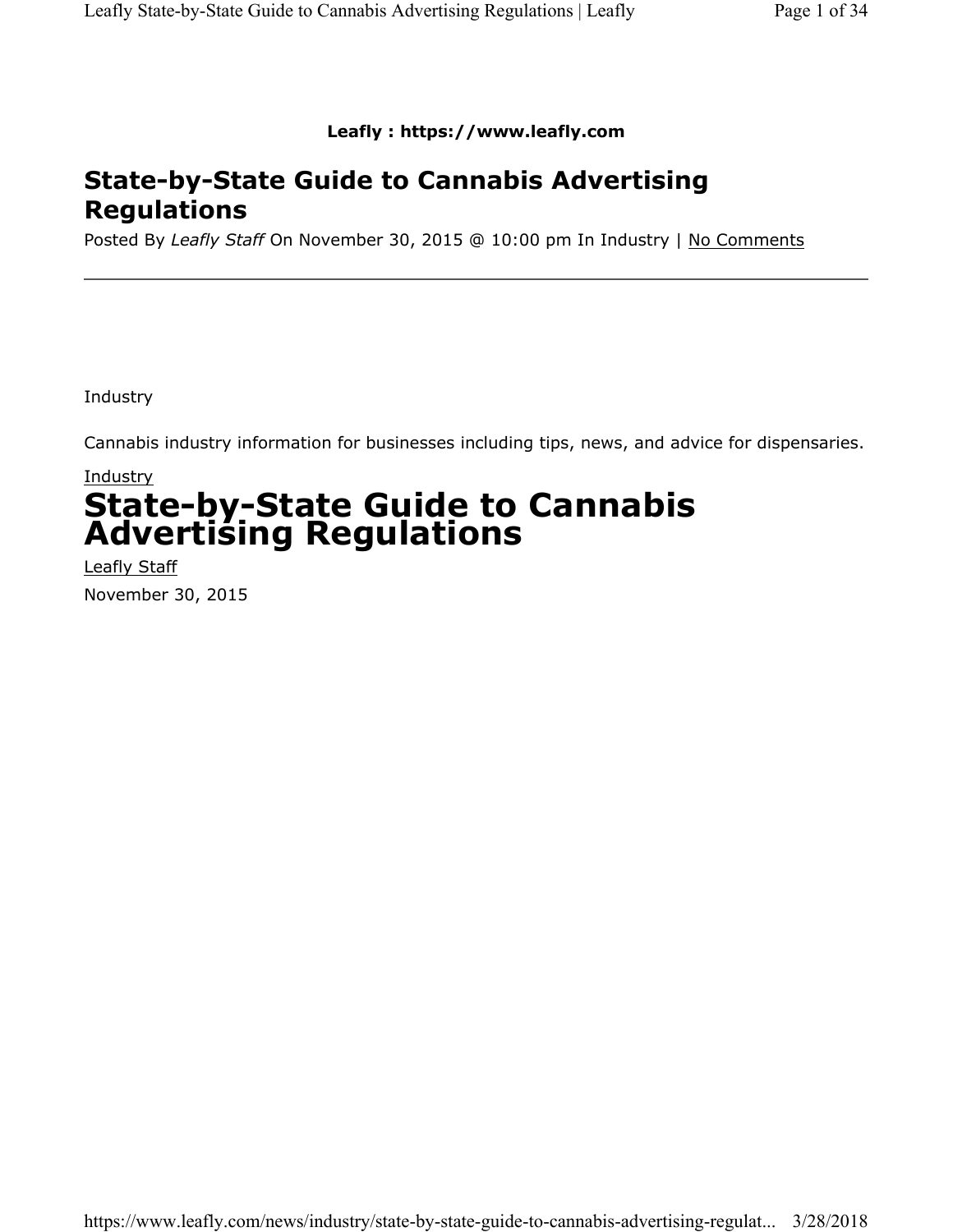

#### **Updated:** October 31, 2017

As the cannabis industry continues to grow at a rapid pace, it can feel overwhelming to keep up-to-date with the constantly-changing federal and state regulations. Advertising regulations are especially strict, as many marketing platforms restrict or outright ban cannabis advertisements due to the substance's federal status.

We put together a state-by-state guide to cannabis advertising regulations that should help cannabis businesses adhere to the guidelines set forth by both the state they're operating in as well as any states in which they want to advertise. Be sure to check back constantly as we update this guide to reflect new changes and restrictions.

# **Grow Your Business With Leafly**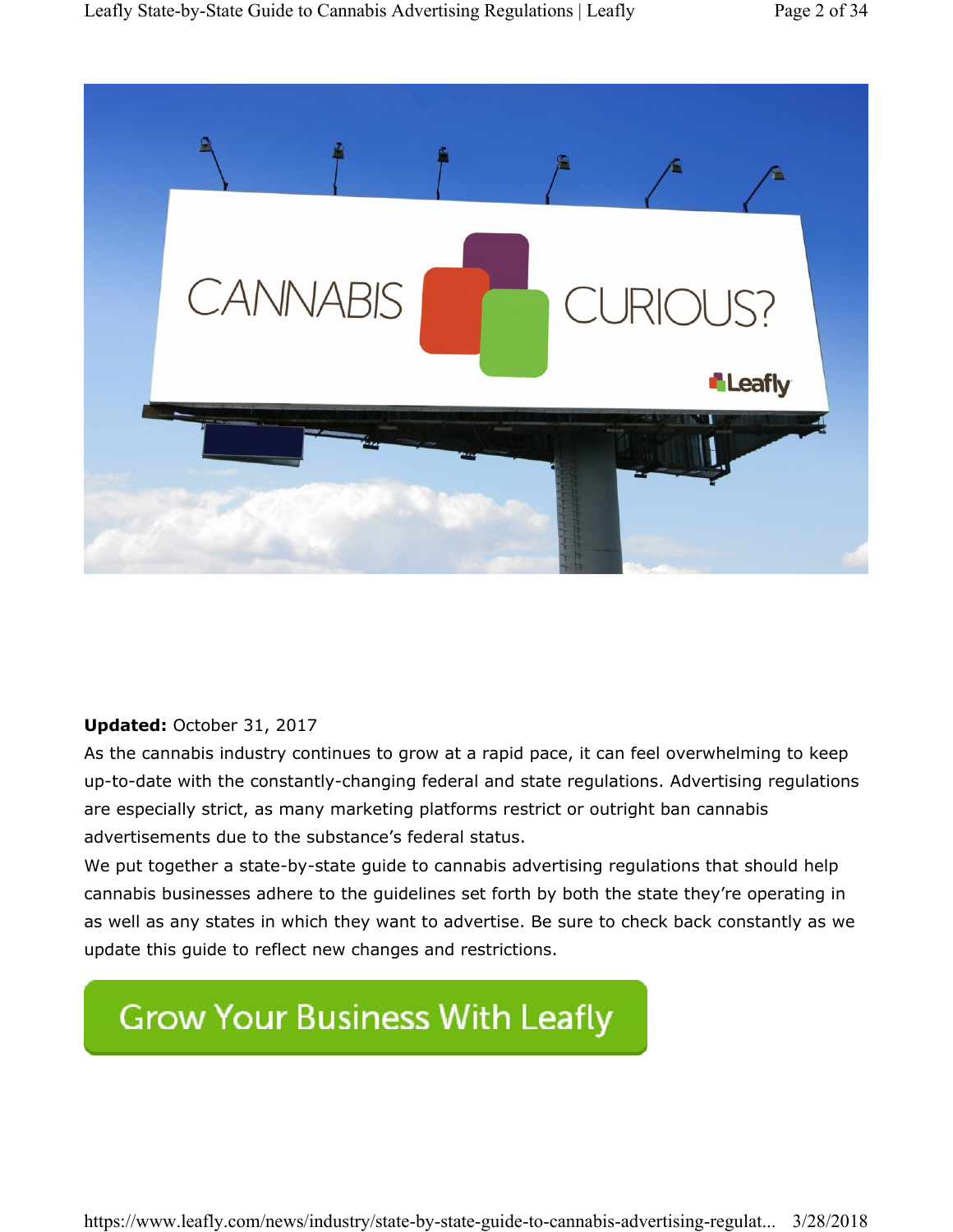## **Alaska**

### 3 AAC 306.360. **Restriction on advertising of marijuana and marijuana products.**

(a) A retail marijuana store may have not more than three signs, visible to the general public from the public right-of way, that identify the retail marijuana store by its business name. A sign may be placed in the retail marijuana store's window or attached to the outside of the licensed premises. The size of each sign may not exceed 4,800 square inches.

(b) An advertisement for marijuana or a marijuana product may not contain a statement or illustration that

- (1) is false or misleading;
- (2) promotes excessive consumption;
- (3) represents that the use of marijuana has curative or therapeutic effects;

(4) depicts a person under 21 years of age consuming marijuana; or

(5) includes an object or character, including a toy, a cartoon character, or any other depiction designed to appeal to a person under 21 years of age, that promotes consumption of marijuana.

(c) A retail marijuana store may not place an advertisement for marijuana or a marijuana product, except as provided in (a) of this section,

(1) within 1,000 feet of the perimeter of any child-centered facility, including a school, a child care facility or other facility providing services to children, a playground or recreation center, a public park, a library, or a game arcade that is open to persons under 21 years of age;

- (2) on or in a public transit vehicle or public transit shelter;
- (3) on or in a publicly owned or operated property;
- (4) within 1,000 feet of a substance abuse or treatment facility; or
- (5) on a campus for postsecondary education.

(d) A retail marijuana store may not use giveaway coupons as promotional materials, or conduct promotional activities such as games or competitions to encourage sale of marijuana or marijuana products.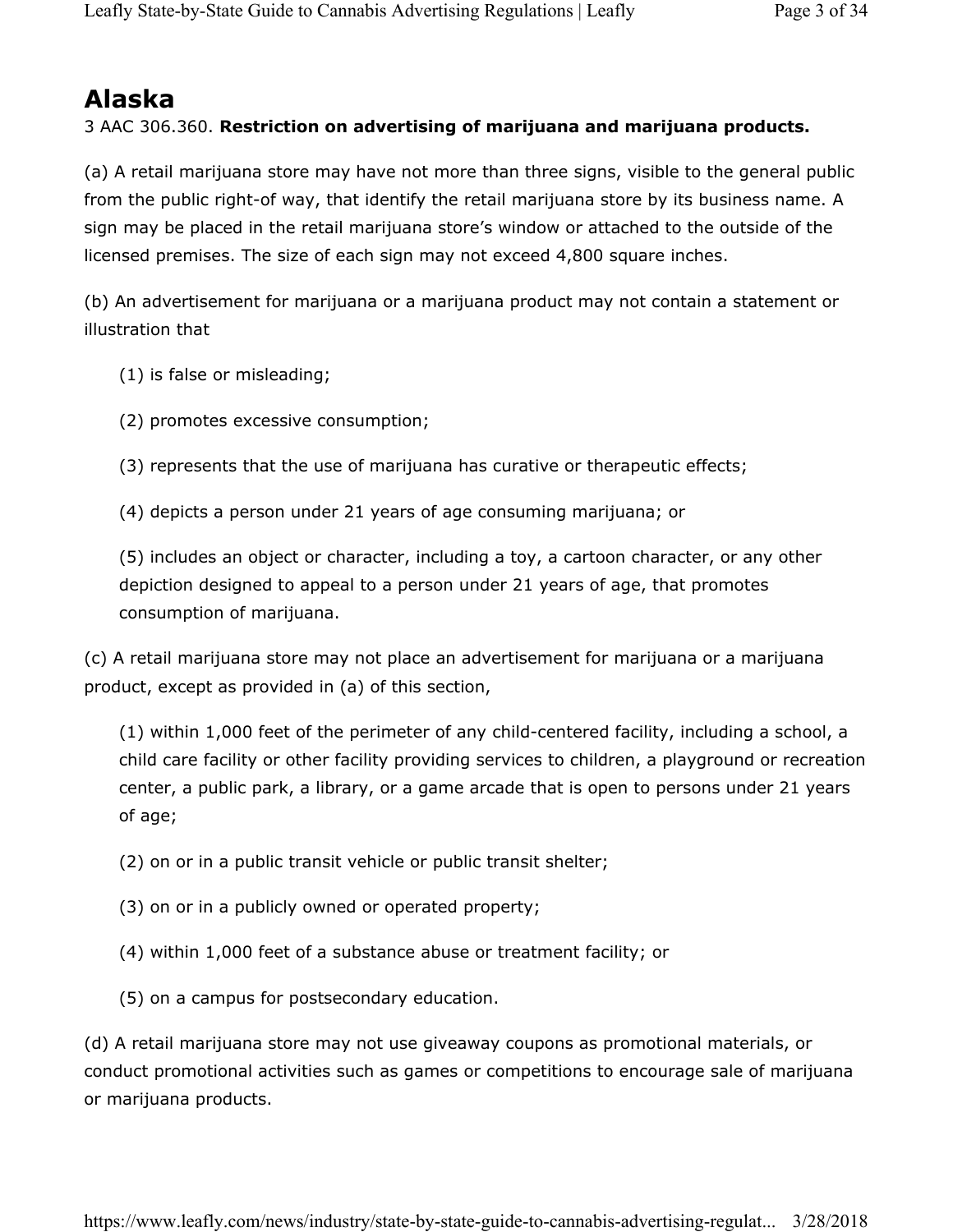(e) All advertising for marijuana or any marijuana product must contain each of the following warnings:

(1) "Marijuana has intoxicating effects and may be habit forming and addictive.";

(2) "Marijuana impairs concentration, coordination, and judgment. Do not operate a vehicle or machinery under its influence.";

(3) "There are health risks associated with consumption of marijuana.";

( 4) "For use only by adults twenty-one and older. Keep out of the reach of children.";

(5) "Marijuana should not be used by women who are pregnant or breast feeding."

For more information, please refer to Chapter 306. Regulation of the Marijuana Industry

## **Back to top**

.

## **Arizona**

There are currently no advertising regulations for medical marijuana dispensaries in Arizona. For more information, please refer to the Rules & Statutes for the Arizona Medical Marijuana

Program

.

.

## **Back to top**

## **California**

Refer to Proposition 64, Chapter 15. Advertising and Marketing Restrictions

(a) All advertisements and marketing shall accurately and legibly identify the licensee responsible for its content.

(b) Any advertising or marketing placed in broadcast, cable, radio, print and digital communications shall only be displayed where at least 71. 6 percent of the audience is reasonably expected to be 21 years of age or older, as determined by reliable, up-to-date audience composition data.

(c) Any advertising or marketing involving direct, individualized communication or dialogue controlled by the licensee shall utilize a method of age affirmation to verify that the recipient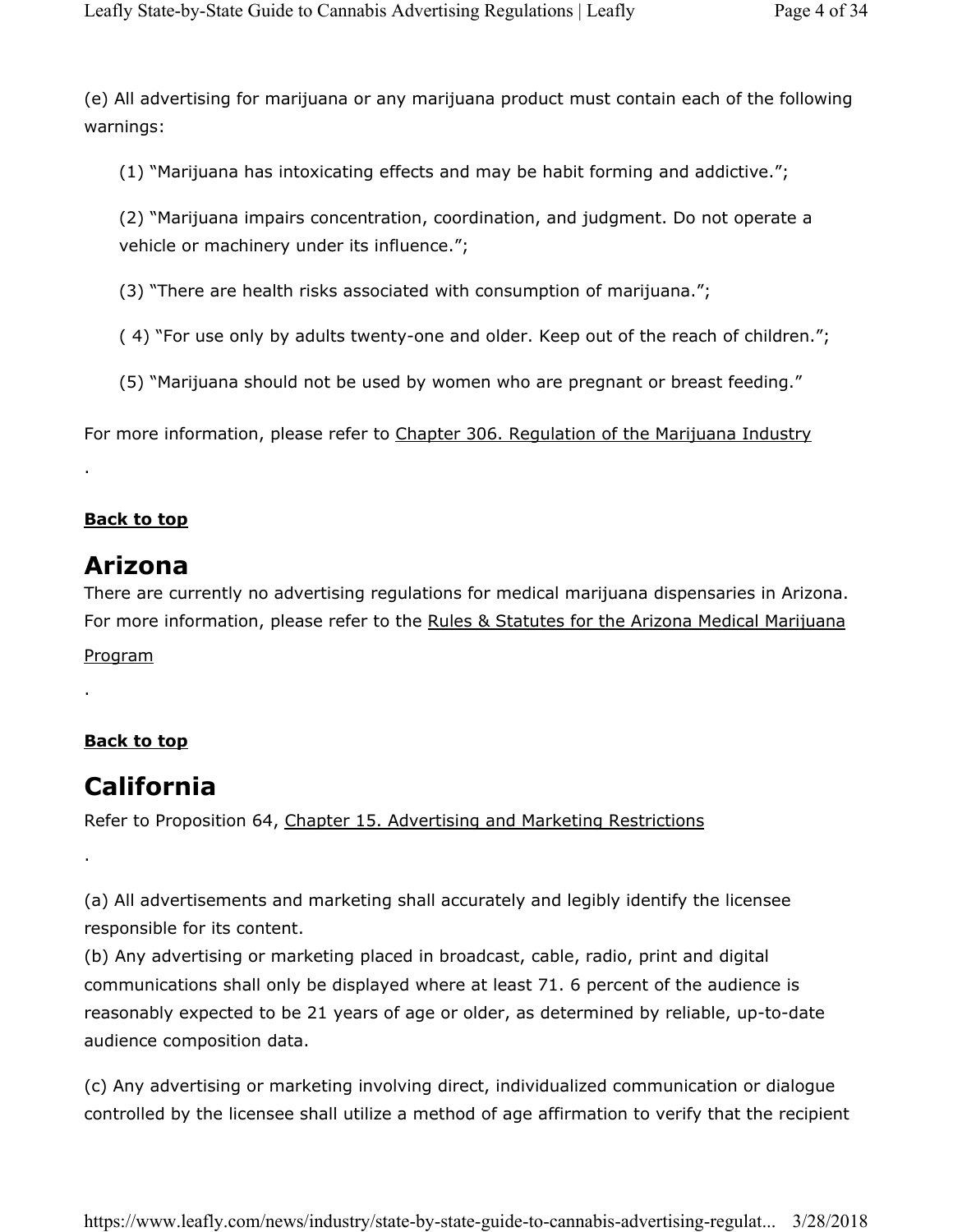is 21 years of age or older prior to engaging in such communication or dialogue controlled by the licensee. For purposes of this section, such method of age affirmation may include user confirmation, birth date disclosure, or other similar registration method.

(d) All advertising shall be truthful and appropriately substantiated. 26152. No licensee shall:

(a) Advertise or market in a manner that is false or untrue in any material particular, or that, irrespective of falsit;y, directly, or by ambiguit;y, omission, or inference, or by the addition of irrelevant, scientific or technical matter tends to create a misleading impression;

(b) Publish or disseminate advertising or marketing containing any statement concerning a brand or product that is inconsistent with any statement on the labeling thereof;

(c) Publish or disseminate advertising or marketing containing any statement, design, device, or representation which tends to create the impression that the marijuana originated in a particular place or region, unless the label of the advertised product bears an appellation of origin, and such appellation of origin appears in the advertisement;

(d) Advertise or market on a billboard or similar advertising device located on an Interstate Highway or State Highway which crosses the border of any other state;

(e) Advertise or market marijuana or marijuana products in a manner intended to encourage persons under the age of 21 years to consume marijuana or marijuana products;

(f) Publish or disseminate advertising or marketing containing symbols, language, music, gestures, cartoon characters or other content elements known to appeal primarily to persons below the legal age of consumption; or

(g) Advertise or market marijuana or marijuana products on an advertising sign within 1,000 feet of a day care center, school providing instruction in kindergarten or any grades 1 through 12, playground, or youth center.

No licensee shall give away any amount of marijuana or marijuana products, or any marijuana accessories, as part of a business promotion or other commercial activity.

No licensee shall publish or disseminate advertising or marketing containing any health-related statement that is untrue in any particular manner or tends to create a misleading impression as to the effects on health of marijuana consumption.

(a) The provisions of subsection (g) of section 26152 shall not apply to the placement of advertising signs inside licensed premises and which are not visible by normal unaided vision from a public place, provided that such advertising signs do not advertise marijuana or marijuana products in a manner intended to encourage persons under the age of 21years to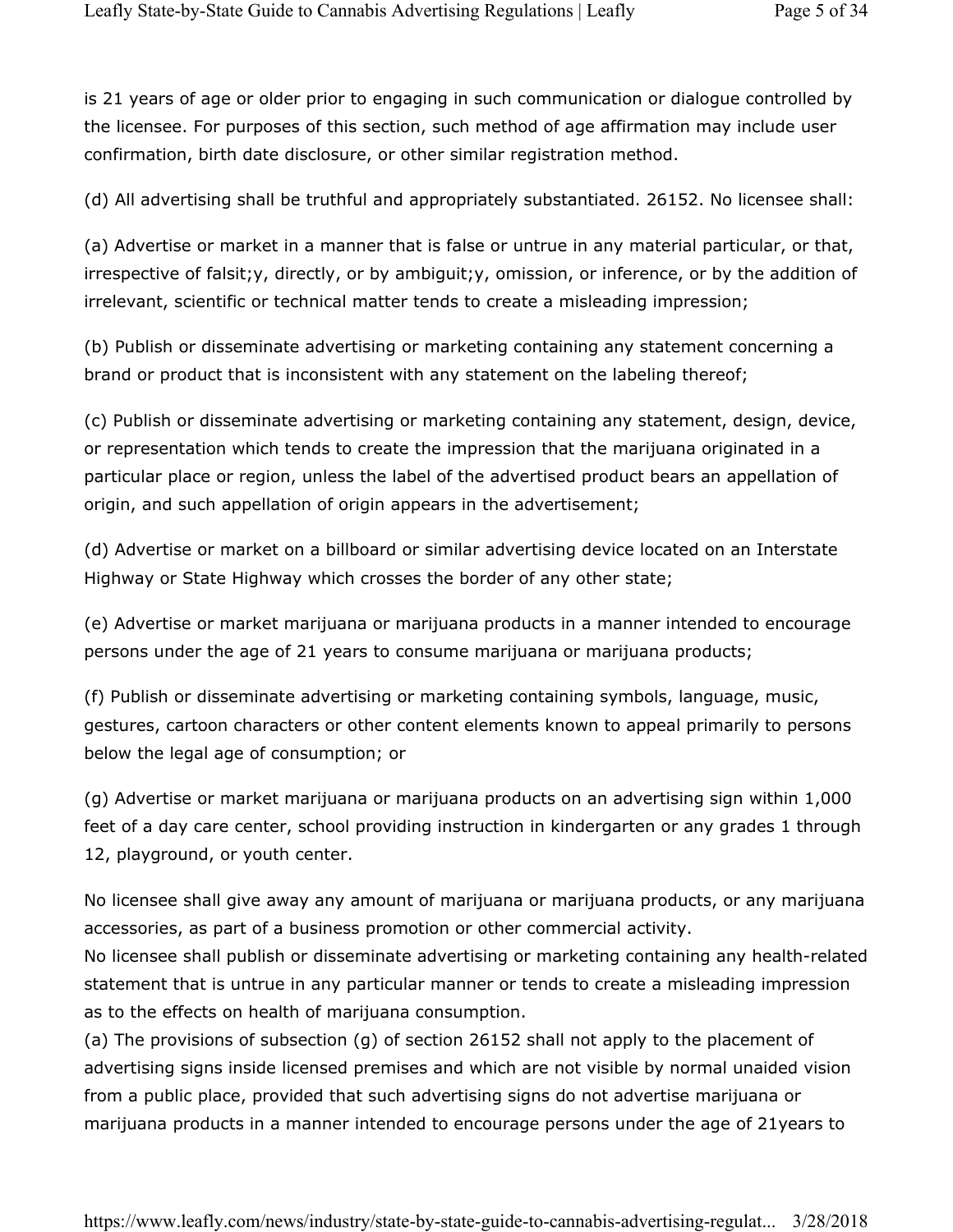consume marijuana or marijuana products.

(b) This chapter does not apply to any noncommercial speech

### **Back to top**

## **Colorado**

:

Refer to the Colorado Retail Marijuana Regulations

#### **R 1102 – Advertising General Requirement:** No Deceptive, False or Misleading Statements

A Retail Marijuana Establishment shall not engage in Advertising that is deceptive, false, or misleading. A Retail Marijuana Establishment shall not make any deceptive, false, or misleading assertions or statements on any product, any sign, or any document provided to a consumer.

#### **R 1104 –Advertising: Television**

A. Television Defined. As used in this rule, the term "television" means a system for transmitting visual images and sound that are reproduced on screens, and includes broadcast, cable, on-demand, satellite, or internet programming. Television includes any video programming downloaded or streamed via the internet.

B. Television Advertising. A Retail Marijuana Establishment shall not utilize television Advertising unless the Retail Marijuana Establishment has reliable evidence that no more than 30 percent of the audience for the program on which the Advertising is to air is reasonably expected to be under the age of 21.

#### **R 1105 –Advertising: Radio**

A. Radio Defined. As used in this rule, the term "radio" means a system for transmitting sound without visual images, and includes broadcast, cable, on-demand, satellite, or internet programming. Radio includes any audio programming downloaded or streamed via the internet.

B. Radio Advertising. A Retail Marijuana Establishment shall not engage in radio Advertising unless the Retail Marijuana Establishment has reliable evidence that no more than 30 percent of the audience for the program on which the Advertising is to air is reasonably expected to be under the age of 21.

#### **R 1106 –Advertising: Print Media**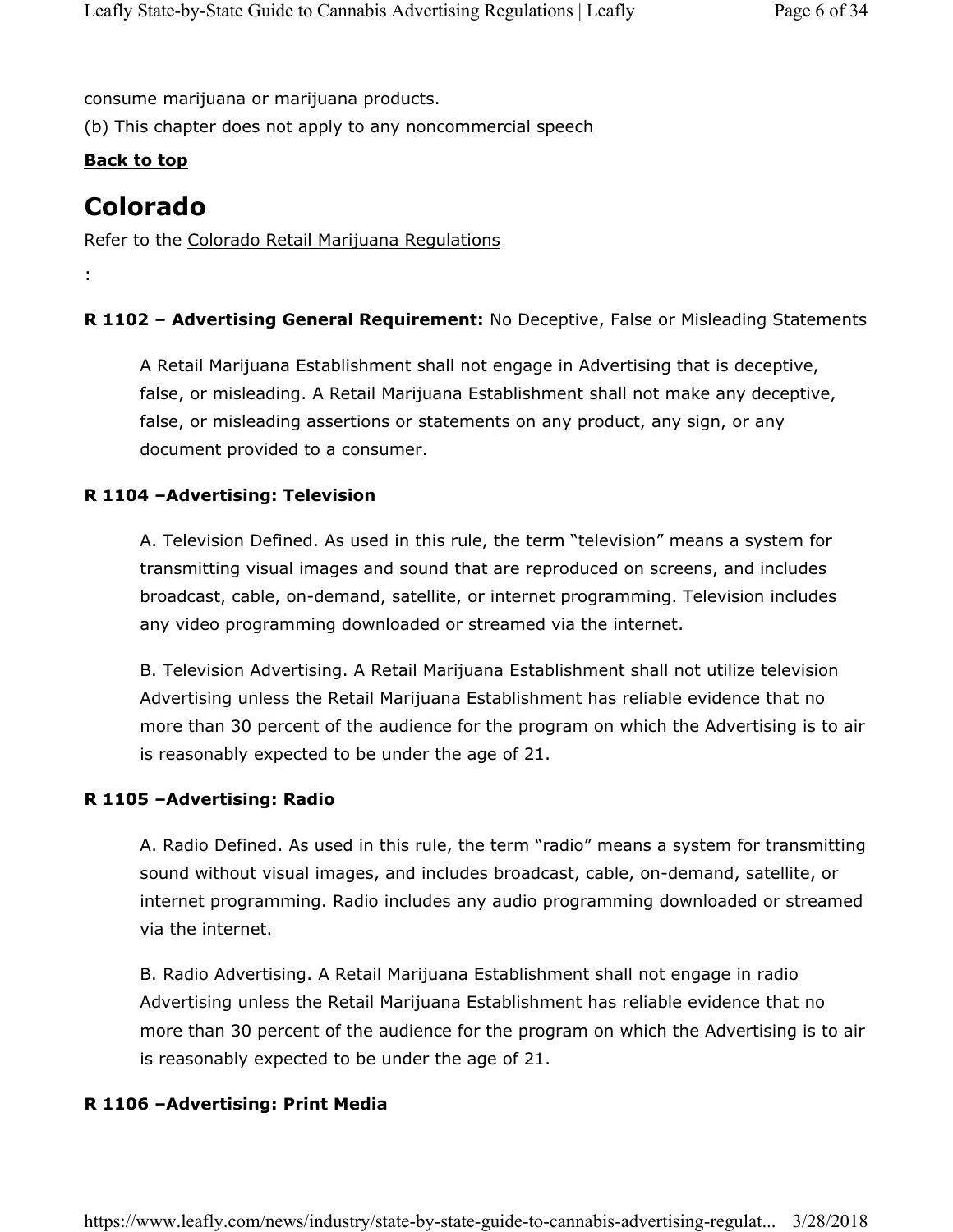A Retail Marijuana Establishment shall not engage in Advertising in a print publication unless the Retail Marijuana Establishment has reliable evidence that no more than 30 percent of the publication's readership is reasonably expected to be under the age of 21.

#### **R 1107 –Advertising: Internet**

A Retail Marijuana Establishment shall not engage in Advertising via the internet unless the Retail Marijuana Establishment has reliable evidence that no more than 30 percent of the audience for the internet web site is reasonably expected to be under the age of 21. See also Rule R 1114 – Pop-Up Advertising.

#### **R 1108 – Advertising: Targeting Out-of-State Persons Prohibited.**

A Retail Marijuana Establishment shall not engage in Advertising that specifically targets Persons located outside the state of Colorado.

## **R 1109 – Signage and Advertising: No Safety Claims Because Regulated by State Licensing Authority**

No Retail Marijuana Establishment may engage in Advertising or utilize signage that asserts its products are safe because they are regulated by the State Licensing Authority.

## **R 1110– Signage and Advertising: No Safety Claims Because Tested by a Retail Marijuana Testing Facility**

A Retail Marijuana Establishment may advertise that its products have been tested by a Retail Marijuana Testing Facility, but shall not engage in Advertising or utilize signage that asserts its products are safe because they are tested by a Retail Marijuana Testing Facility

#### **R 1111– Signage and Advertising: Outdoor Advertising**

A. Local Ordinances. In addition to any requirements within these rules, a Retail Marijuana Establishment shall comply with any applicable local ordinances regulating signs and Advertising.

B. Outdoor Advertising Generally Prohibited. Except as otherwise provided in this rule, it shall be unlawful for any Retail Marijuana Establishment to engage in Advertising that is visible to members of the public from any street, sidewalk, park or other public place, including Advertising utilizing any of the following media: any billboard or other outdoor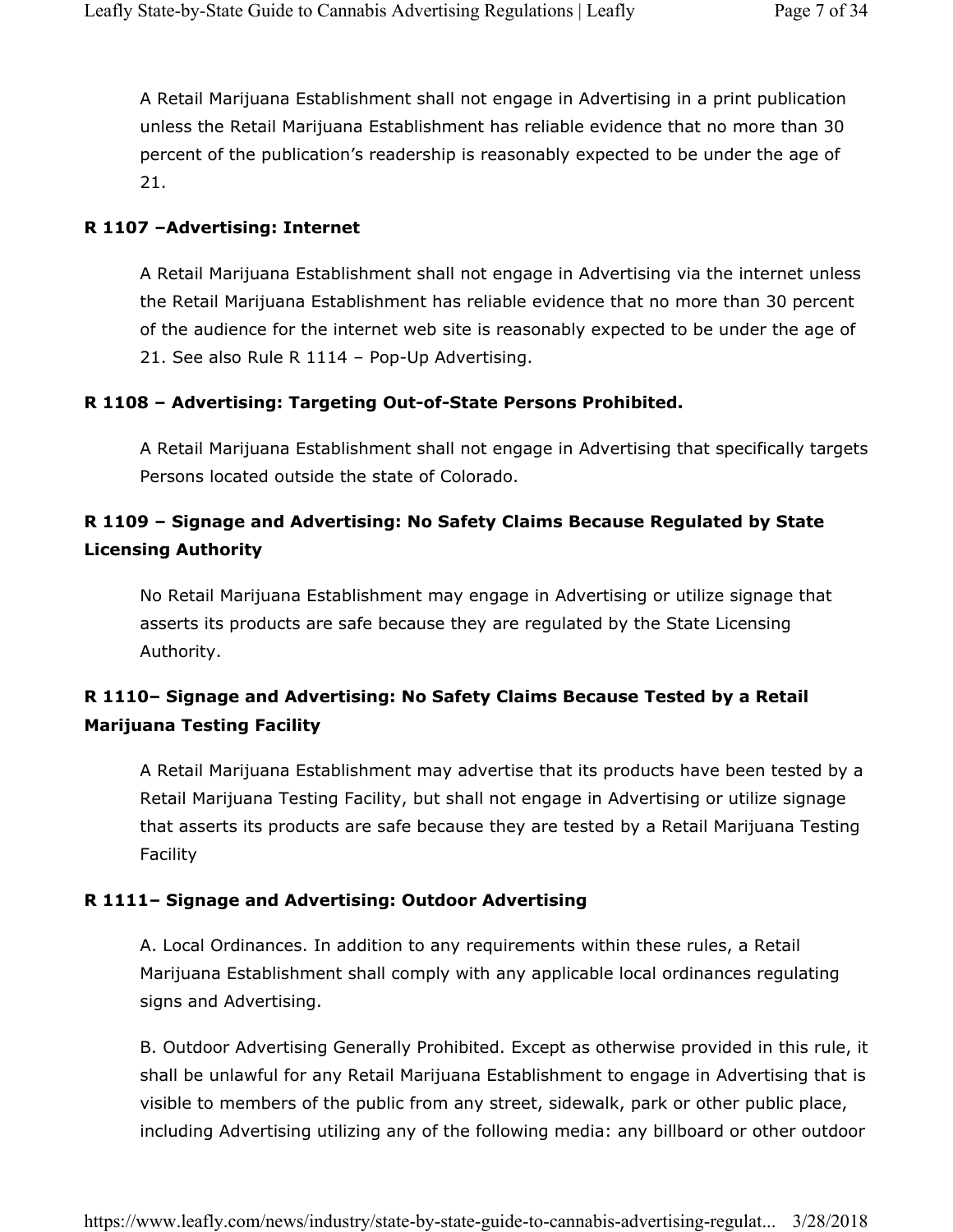general Advertising device; any sign mounted on a vehicle, any hand-held or other portable sign; or any handbill, leaflet or flier directly handed to any person in a public place, left upon a motor vehicle, or posted upon any public or private property without the consent of the property owner.

C. Exception. The prohibitions set forth in this rule shall not apply to any fixed sign that is located on the same zone lot as a Retail Marijuana Establishment and that exists solely for the purpose of identifying the location of the Retail Marijuana Establishment and otherwise complies with any applicable local ordinances

#### **R 1112– Signage and Advertising: No Content That Targets Minors**

A Retail Marijuana Establishment shall not include in any form of Advertising or signage any content that specifically targets individuals under the age of 21, including but not limited to cartoon characters or similar images.

## **R 1113 – Advertising: Advertising via Marketing Directed Toward Location-Based Devices**

A Retail Marijuana Establishment shall not engage in Advertising via marketing directed towards location-based devices, including but not limited to cellular phones, unless the marketing is a mobile device application installed on the device by the owner of the device who is 21 year of age or older and includes a permanent and easy opt-out feature.

#### **R 1114 – Pop-Up Advertising**

A Retail Marijuana Establishment shall not utilize unsolicited pop-up Advertising on the internet.

#### **R 1115 – Advertising: Event Sponsorship**

A Retail Marijuana Establishment may sponsor a charitable, sports, or similar event, but a Retail Marijuana Establishment shall not engage in Advertising at, or in connection with, such an event unless the Retail Marijuana Establishment has reliable evidence that no more than 30 percent of the audience at the event and/or viewing Advertising in connection with the event is reasonably expected to be under the age of 21.

#### **Back to top**

## **Connecticut**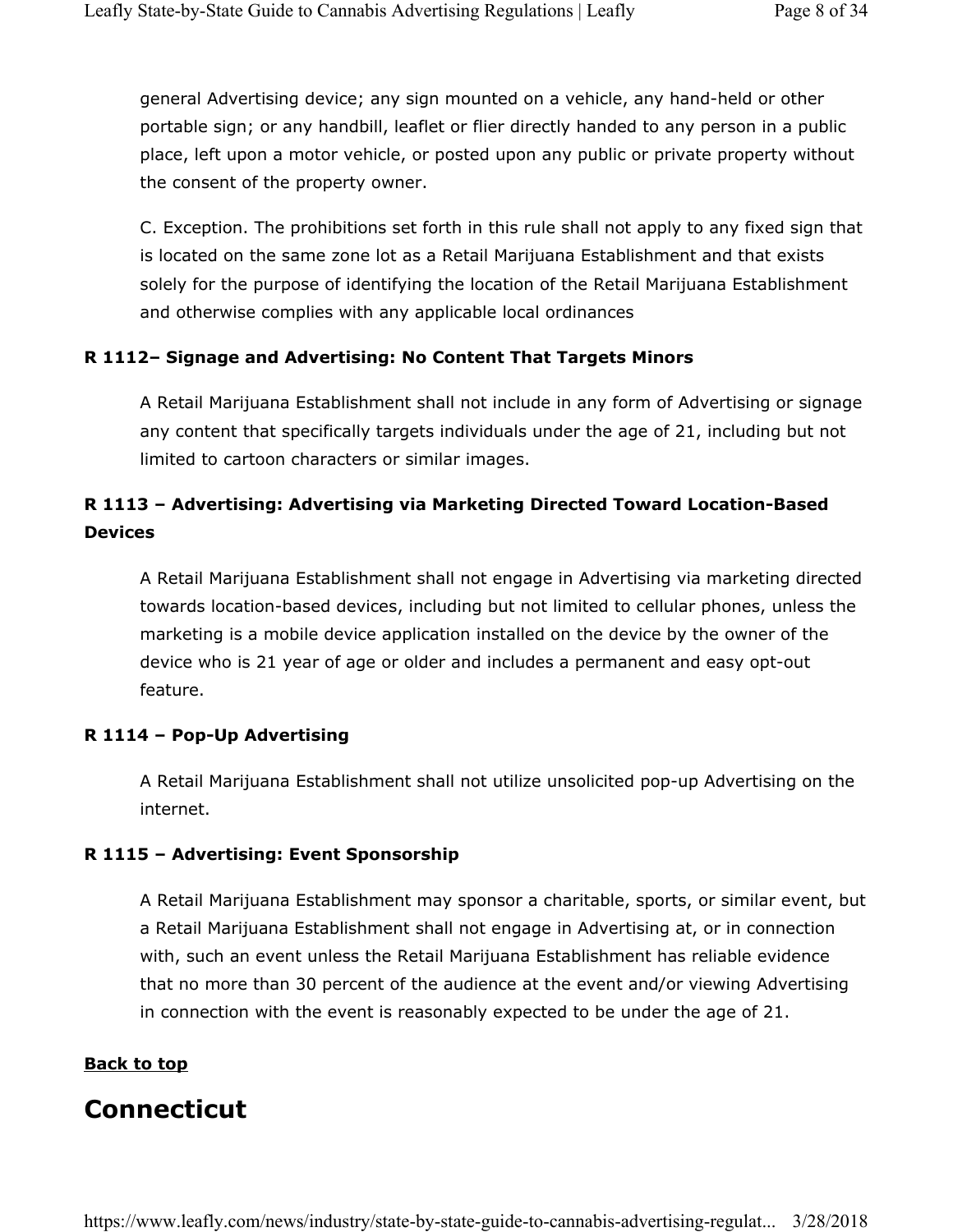Refer to the State of Connecticut Regulation of the Department of Consumer Protection Concerning the Palliative Use of Medical Marijuana

#### :

## **Sec. 21a-408-66. Marketing: prohibited conduct, statements and illustrations; commissioner review of advertisements**

(a) There shall be no direct or indirect cooperative advertising between or among two or more of the following: a producer, dispensary facility personnel, or physician where such advertising has the purpose or effect of steering or influencing patient or caregiver choice with regard to their selection of a physician, dispensary or marijuana product.

(b) An advertisement for marijuana or any marijuana product shall not contain:

(1) Any statement that is false or misleading in any material particular or is otherwise in violation of the Connecticut Unfair Trade Practices Act, section 42-110b et seq., of the Connecticut General Statutes;

(2) any statement that falsely disparages a competitor's products;

(3) any statement, design, or representation, picture or illustration that is obscene or indecent;

(4) any statement, design, representation, picture or illustration that encourages or represents the use of marijuana for a condition other than a debilitating medical condition;

(5) any statement, design, representation, picture or illustration that encourages or represents the recreational use of marijuana;

(6) any statement, design, representation, picture or illustration related to the safety or efficacy of marijuana unless supported by substantial evidence or substantial clinical data;

(7) any statement, design, representation, picture or illustration portraying anyone under the age of 18, objects suggestive of the presence of anyone under the age of 18, or contains the use of a figure, symbol or language that is customarily associated with anyone under the age of 18;

(8) any offer of a prize or award to a qualifying patient, primary caregiver or physician related to he purchase of marijuana or a certification for the use of marijuana; or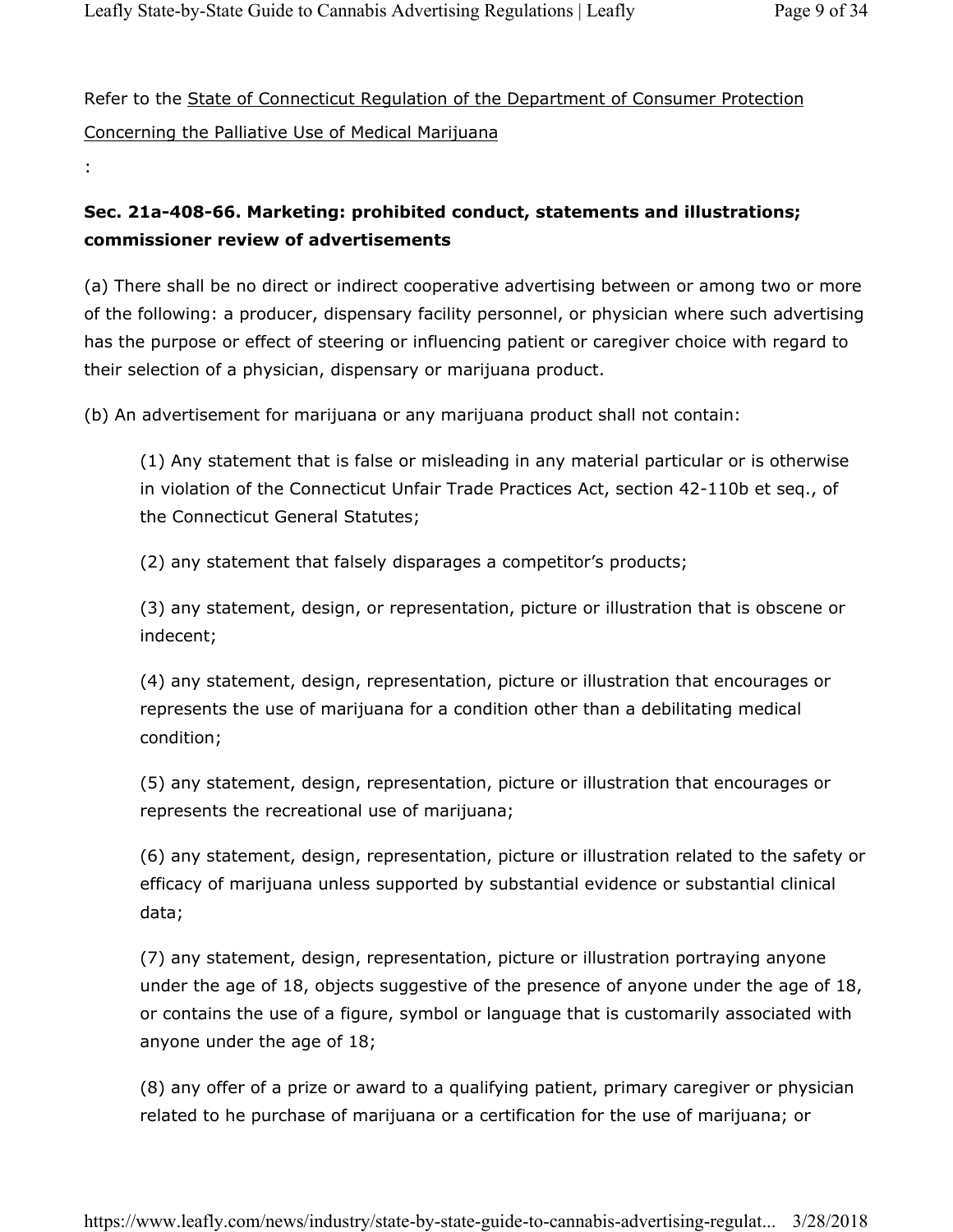(9) any statement that indicates or implies that the product or entity in the advertisement has been approved or endorsed by the commissioner, department, the State of Connecticut or any person or entity associated with the State of Connecticut.

(c) Any advertisement for marijuana or a marijuana product shall be submitted to the commissioner at the same time as, or prior to, the dissemination of the advertisement.

(d) The submitter of the advertisement shall provide the following information in addition to the advertisement itself:

(1) A cover letter that:

(A) Provides the following subject line: Medical marijuana advertisement review Package for a proposed advertisement for ;

(B) Provides a brief description of the format and expected distribution of the proposed advertisement; and

(C) Provides the submitter's name, title, address, telephone number, fax number, and email address;

(2) An annotated summary of the proposed advertisement showing every claim being made in the advertisement and which references support each claim;

(3) Verification that a person identified in an advertisement as an actual patient or health care practitioner is an actual patient or health care practitioner and not a model or actor;

(4) Verification that a spokesperson who is represented as a real patient is indeed an actual patient;

(5) Verification that an official translation of a foreign language advertisement is accurate;

(6) Annotated references to support disease or epidemiology information, cross-referenced to the advertisement summary; and

(7) A final copy of the advertisement, including a video where applicable, in an acceptable format.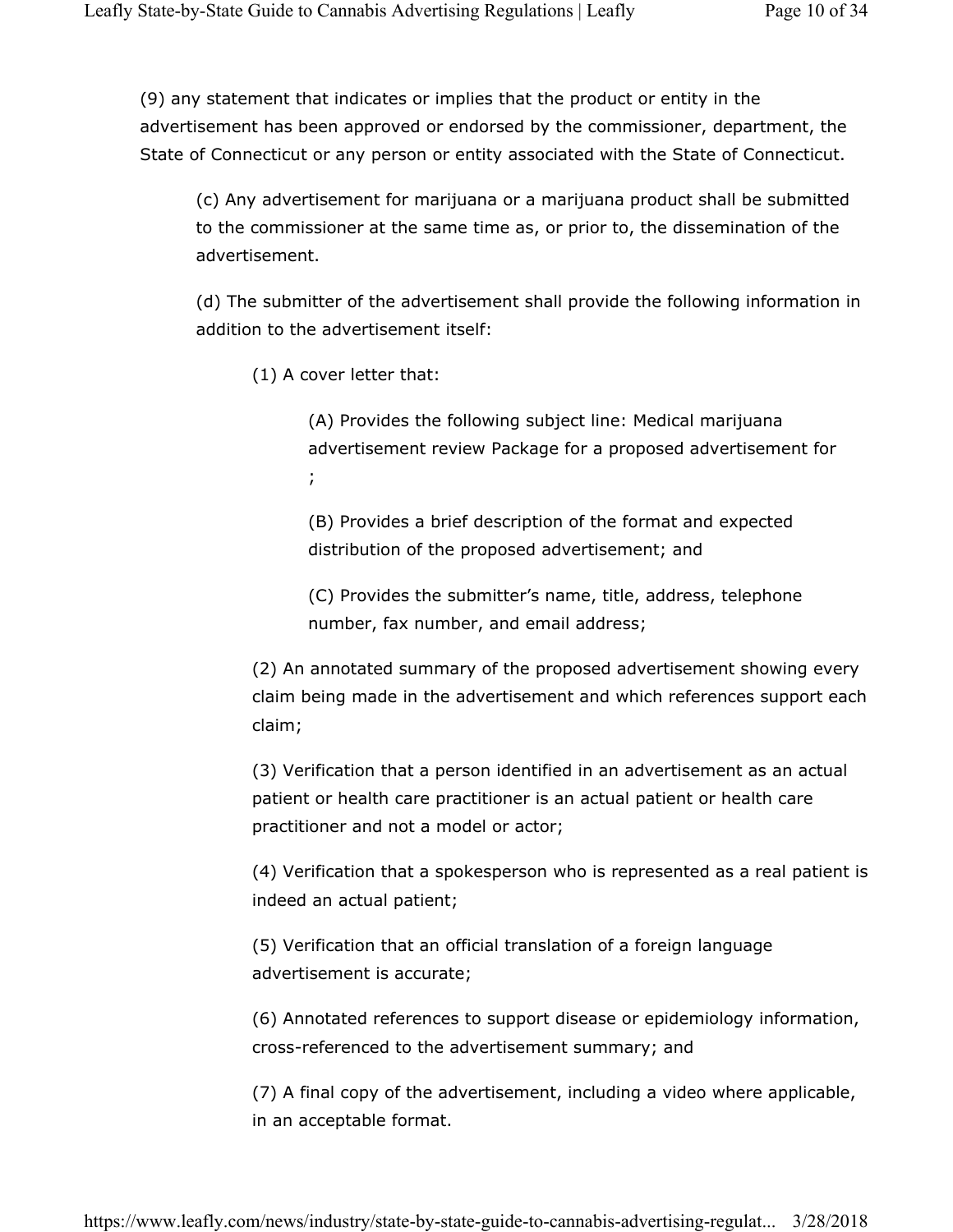(e) Advertising packages that are missing any of the elements in subsection (g) of this section, or that fail to follow the specific details for submissions, shall be considered incomplete. If the department receives an incomplete package, it shall so notify the submitter.

(f) The commissioner may:

(1) Require a specific disclosure be made in the advertisement in a clear and conspicuous manner if the commissioner determines that the advertisement would be false or misleading without such a disclosure; or

(2) Make recommendations with respect to changes that are:

> (A) Necessary to protect the public health, safety and welfare; or

(B) Consistent with dispensing information for the product under review.

(3) If appropriate and if information exists, recommend statements for inclusion in the advertisement to address the specific efficacy of the drug as it relates to specific disease states, disease symptoms and population groups.

## **Sec. 21a-408-67. Marijuana advertising; requirements for true statements and fair balance**

(a) All advertisements for marijuana or marijuana products that make a statement relating to side effects, contraindications and effectiveness shall present a true statement of such information. When applicable, advertisements broadcast through media such as radio, television, or other electronic media shall include such information in the audio or audio and visual parts of the presentation.

(b) False or misleading information in any part of the advertisement will not be corrected by the inclusion of a true statement in another distinct part of the advertisement.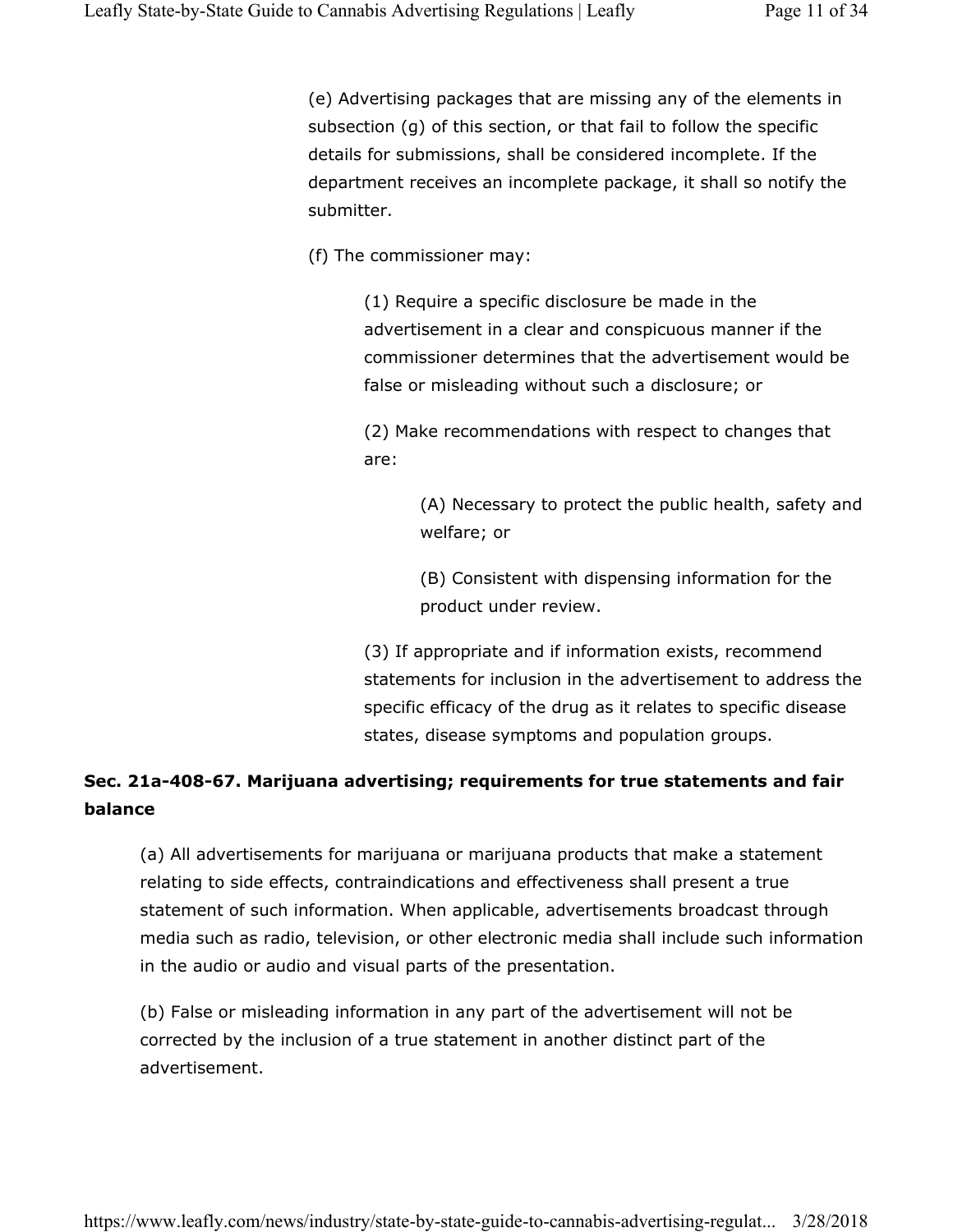(c) An advertisement does not satisfy the requirement that it present a "true statement" of information relating to side effects, consequences, contraindications, and effectiveness if it fails to present a fair balance between information relating to side effects, consequences, contraindications and effectiveness in that the information relating to effectiveness is presented in greater scope, depth, or detail than is the information relating to side effects, consequences and contraindications, taking into account all implementing factors such as typography, layout, contrast, headlines, paragraphing, white space, and any other techniques apt to achieve emphasis.

(d) An advertisement is false, lacking in fair balance, or otherwise misleading if it:

(1) Contains a representation or suggestion that a marijuana strain, brand or product is better, more effective, useful in a broader range of conditions or patients or safer than other drugs or treatments including other marijuana strains or products, unless such a claim has been demonstrated by substantial evidence or substantial clinical experience;

(2) Contains favorable information or opinions about a marijuana product previously regarded as valid but which have been rendered invalid by contrary and more credible recent information;

(3) Uses a quote or paraphrase out of context or without citing conflicting information from the same source, to convey a false or misleading idea;

(4) Uses a study on individuals without a debilitating medical condition without disclosing that the subjects were not suffering from a debilitating medical condition;

(5) Uses data favorable to a marijuana product derived from patients treated with a different product or dosages different from those approved in Connecticut;

(6) Contains favorable information or conclusions from a study that is inadequate in design, scope, or conduct to furnish significant support for such information or conclusions; or

(7) Fails to provide adequate emphasis for the fact that two or more facing pages are part of the same advertisement when only one page contains information relating to side effects, consequences and contraindications.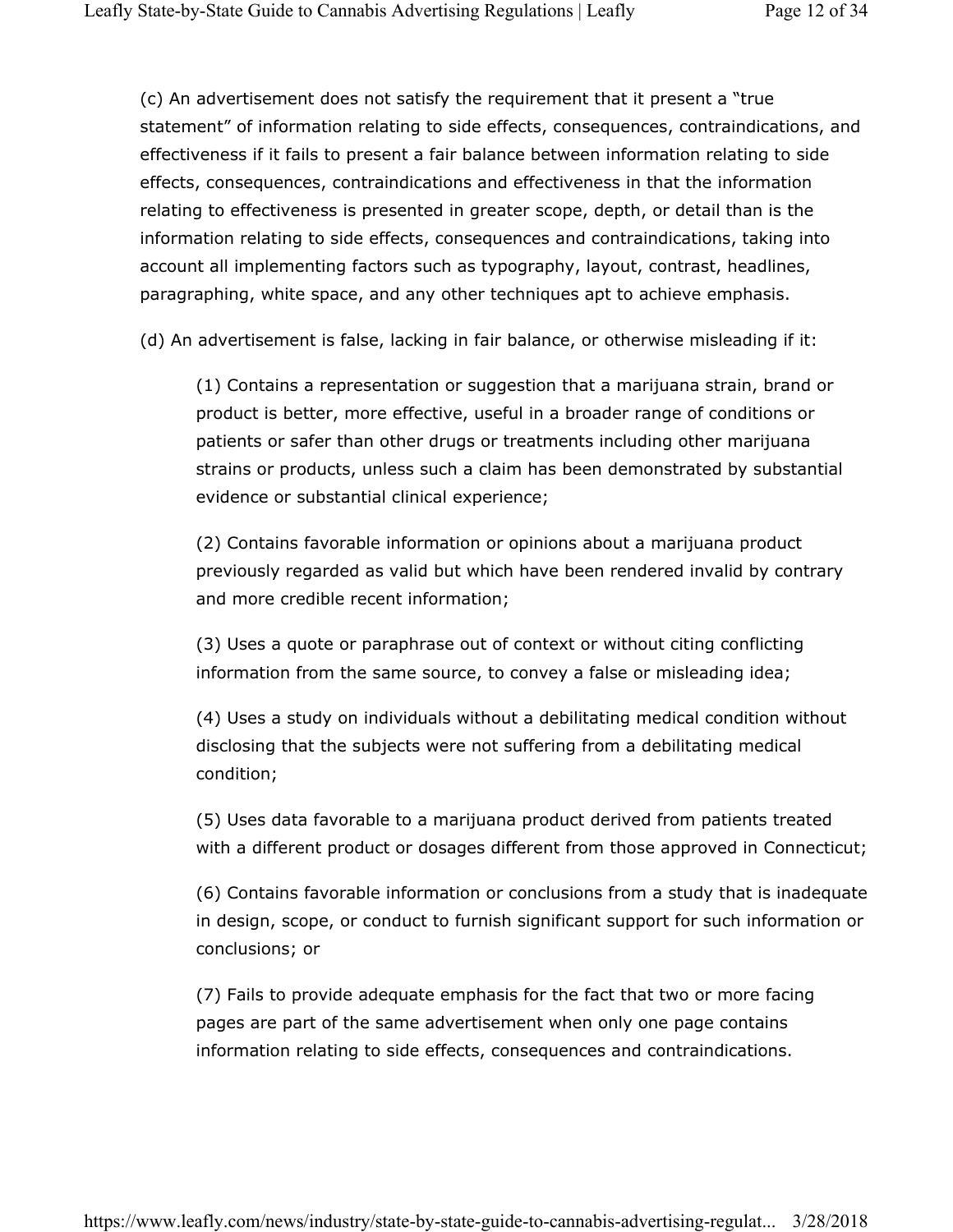(e) No advertisement may be disseminated if the submitter of the advertisement has received information that has not been widely publicized in medical literature that the use of the marijuana product or strain may cause fatalities or serious damage.

## **Sec. 21a-408-68. Marijuana marketing; advertising at a dispensary facility; advertising prices**

(a) A dispensary facility shall:

(1) Restrict external signage to a single sign no larger than 16 X 18 inches;

(2) Not illuminate a dispensary facility sign advertising a marijuana product at any time;

(3) Not advertise marijuana brand names or utilize graphics related to marijuana or paraphernalia on the exterior of the dispensary facility or the building in which the dispensary facility is located; and

(4) Not display marijuana and paraphernalia so as to be clearly visible from the exterior of a dispensary facility.

(b) A producer shall not advertise the price of its marijuana except that it may make a price list available to a dispensary facility.

#### **Back to top**

:

## **Delaware**

Refer to the Delaware Medical Marijuana Act

(k) No person may advertise medical marijuana sales in print, broadcast, or by paid in-person solicitation of customers. This shall not prevent appropriate signs on the property of the registered compassion center, listings in business directories including phone books, listings in trade or medical publications, or the sponsorship of health or not-for-profit charity or advocacy events.

(l) A registered compassion center shall not share office space with nor refer patients to a physician.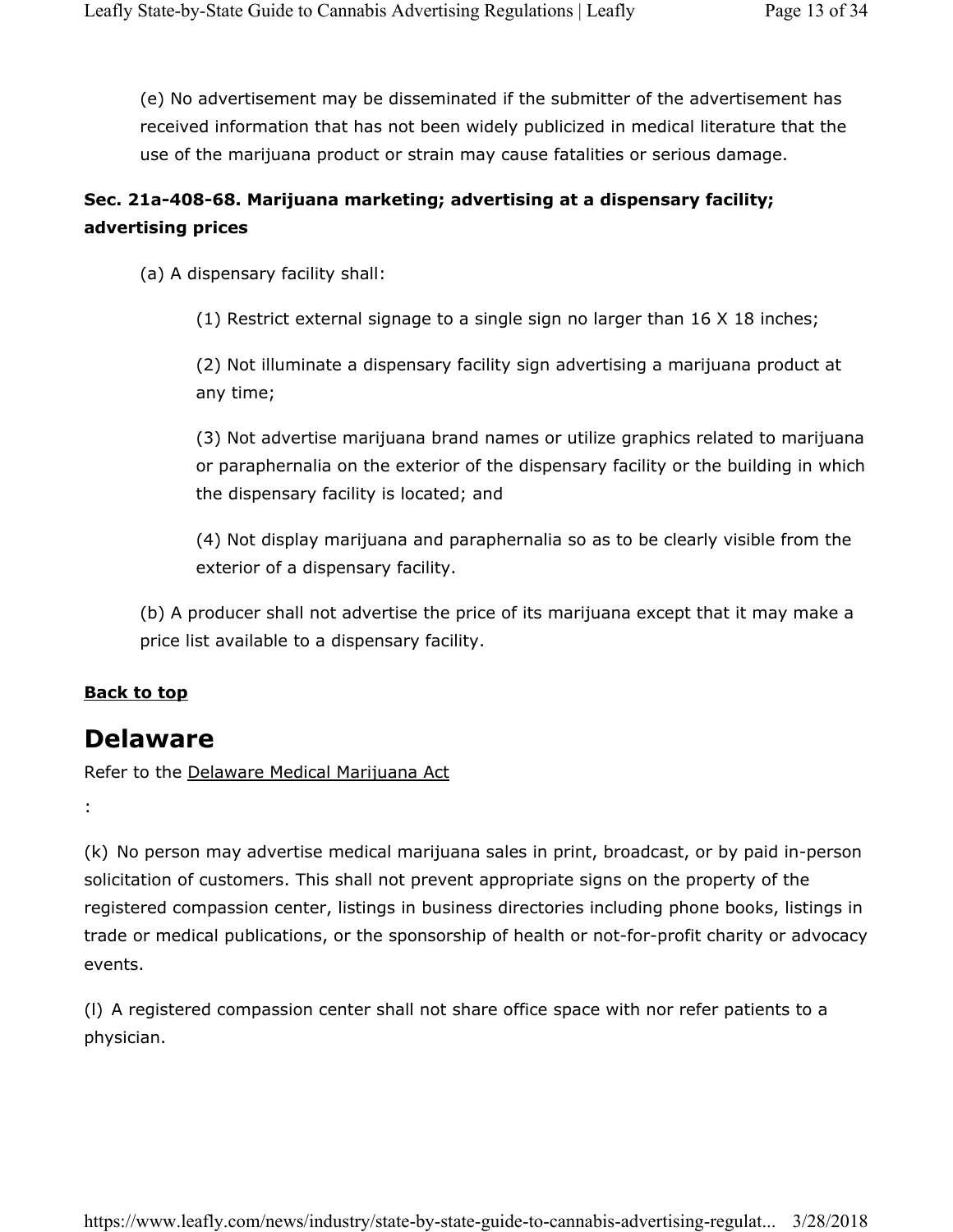(m) A physician shall not refer patients to a registered compassion center or registered designated caregiver, advertise in a registered compassion center, or, if the physician issues written certifications, hold any financial interest in a registered compassion center.

### **Back to top**

## **District of Columbia**

Refer to the District of Columbia Municipal Regulations for the Medical Marijuana Program

:

5105.2 A medical marijuana certification provider shall include the following subjects in its education training program; which shall be submitted to the Department for approval:

(f) Advertising, promotion, and marketing of medical marijuana;

CHAPTER 58 ADVERTISING

#### 5800 SIGN ADVERTISING

5800.1 Advertisements relating to the prices of medical marijuana shall not be displayed in the window of a registered establishment.

5800.2 Advertisements relating to medical marijuana shall not be displayed on the exterior of any window or on the exterior or interior of any door.

5800.3 No sign advertising medical marijuana on the exterior or visible from the exterior of any registered establishment or elsewhere in the District shall be illuminated at any time.

## **Back to top**

## **Florida**

The advertising regulations in Florida are as follows:

(h) A medical marijuana treatment center may not engage in advertising that is visible to members of the public from any street, sidewalk, park, or other public place, except:

1. The dispensing location of a medical marijuana treatment center may have a sign that is affixed to the outside or hanging in the window of the premises which identifies the dispensary by the licensee's business name, a department-approved trade name, or a department-approved logo. A medical marijuana treatment center's trade name and logo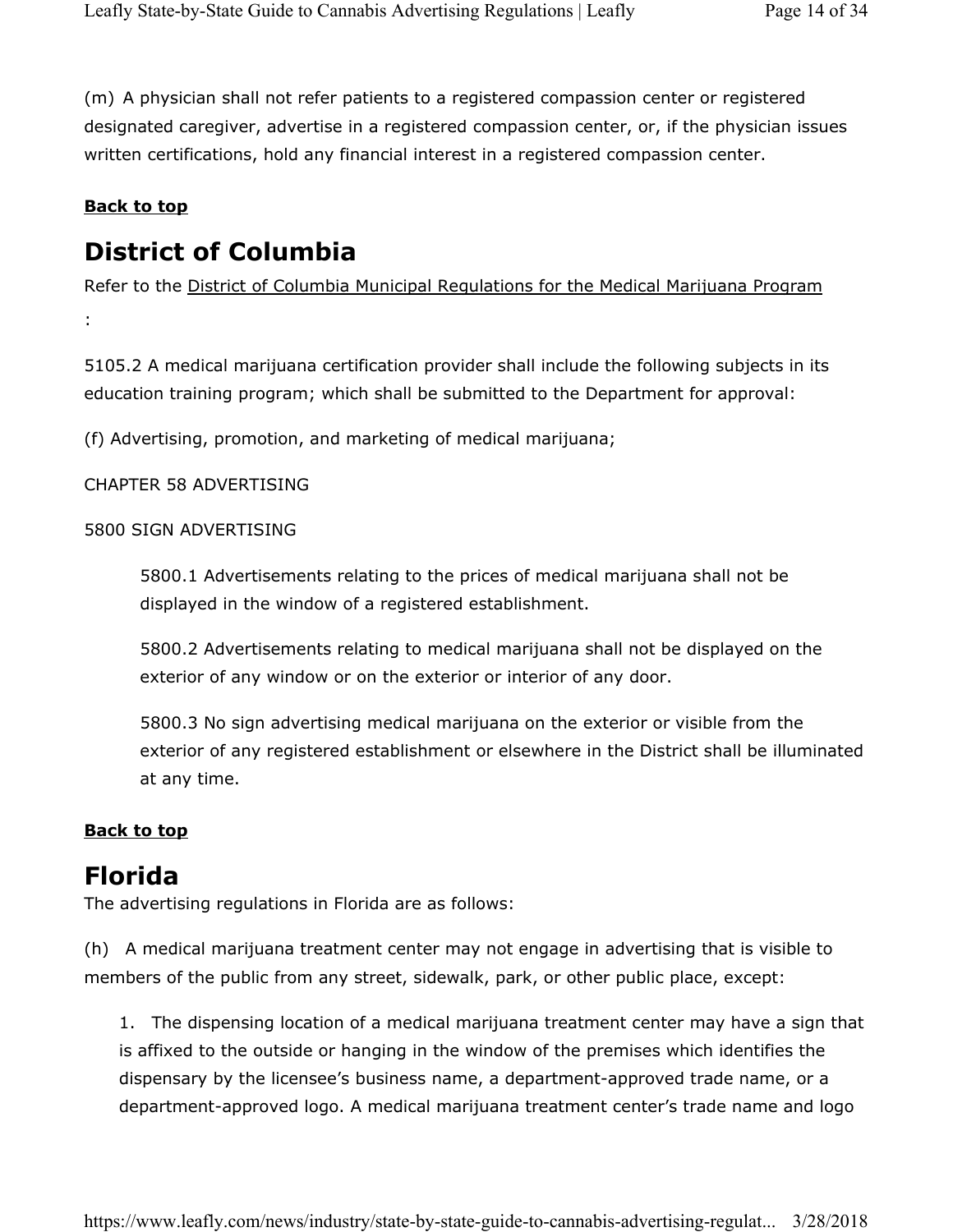may not contain wording or images commonly associated with marketing targeted toward children or which promote recreational use of marijuana.

2. A medical marijuana treatment center may engage in Internet advertising and marketing under the following conditions:

a. All advertisements must be approved by the department.

b. An advertisement may not have any content that specifically targets individuals under the age of 18, including cartoon characters or similar images.

c. An advertisement may not be an unsolicited pop-up advertisement.

d. Opt-in marketing must include an easy and permanent opt out feature.

(i) Each medical marijuana treatment center that dispenses marijuana and marijuana delivery devices shall make available to the public on its website:

1. Each marijuana and low-THC product available for purchase, including the form, strain of marijuana from which it was extracted, cannabidiol content, tetrahydrocannabinol content, dose unit, total number of doses available, and the ratio of cannabidiol to tetrahydrocannabinol for each product.

2. The price for a 30-day, 50-day, and 70-day supply at a standard dose for each marijuana and low-THC product available for purchase.

- 3. The price for each marijuana delivery device available for purchase.
- 4. If applicable, any discount policies and eligibility criteria for such discounts.

For more information, please refer to Senate Bill 8A

## **Back to top**

.

## **Georgia**

Georgia does not allow dispensaries, nor advertising for their medical cannabis law. For more information, please refer to Georgia's Low-THC Oil Registry Guide.

## **Back to top**

## **Hawaii**

https://www.leafly.com/news/industry/state-by-state-guide-to-cannabis-advertising-regulat... 3/28/2018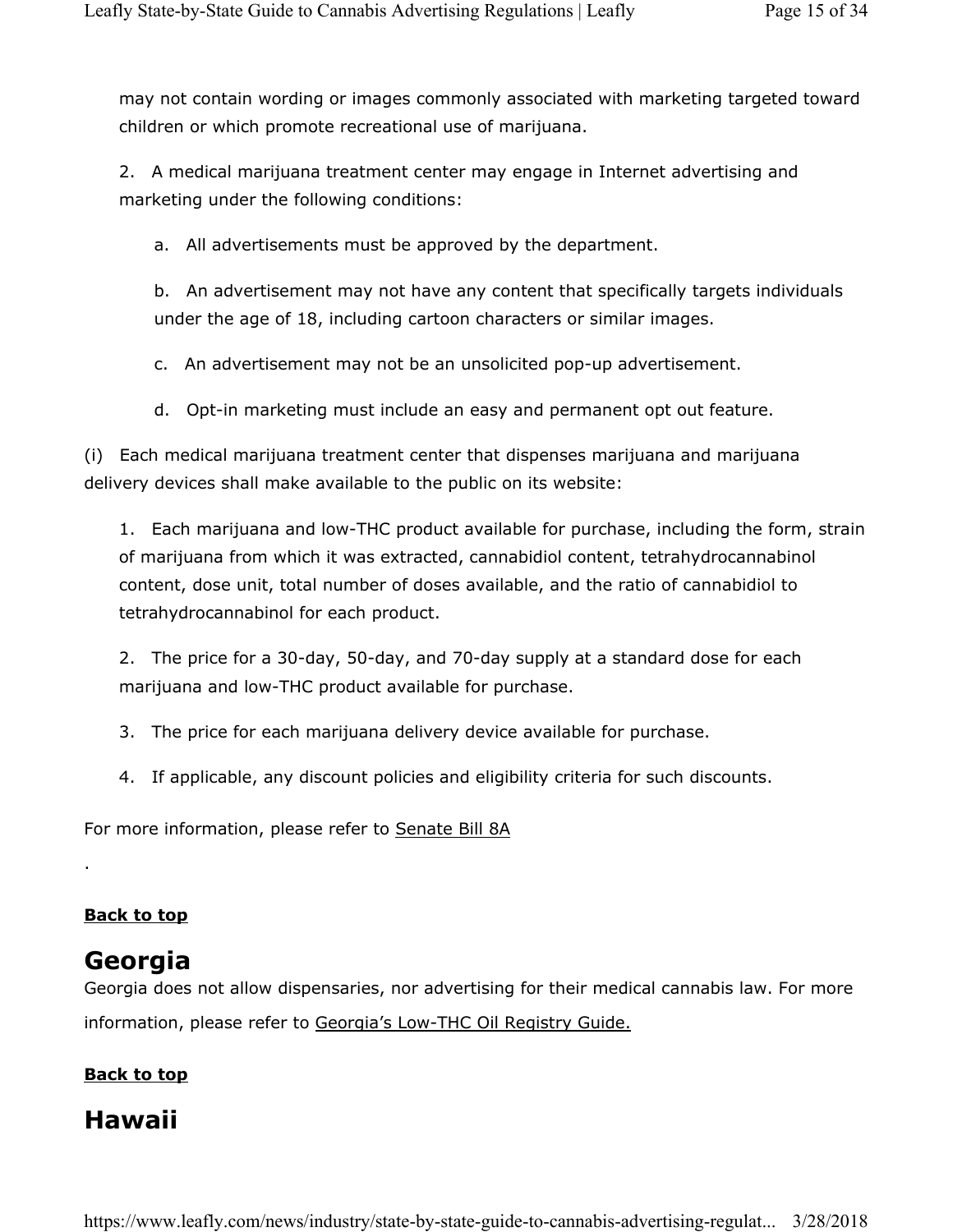Please refer to the State of Hawaii Department of Health Medical Marijuana Registry Program

A dispensary shall not:

.

(1) Display marijuana or manufactured marijuana products in windows in public view; or

(2) Post any signage other than a single sign no greater than one thousand six hundred square inches bearing only the business or trade name in test without any pictures or illustrations; provided that if any applicable law or ordinance restricting outdoor signage is more restrictive, that law or ordinance shall govern.

## **Back to top**

## **Illinois**

Refer to the Rules for the Administration of the Compassionate Use of Medical Cannabis Pilot

Program

:

## **RULES FOR ADMINISTRATION OF THE COMPASSIONATE USE OF MEDICAL CANNABIS PILOT PROGRAM SECTION 1290.455 DISPENSARY ADVERTISEMENTS**

## **Section 1290.455 Dispensary Advertisements**

a) No registered dispensing organization shall place or maintain, or cause to be placed or maintained, an advertisement of cannabis or a cannabis-infused product in any form or through any medium:

1) Within 1,000 feet of the perimeter of a school grounds, playground, recreation center or facility, child care center, public park or library, or any game arcade admission to which is not restricted to persons age 21 years or older;

- 2) On or in a public transit vehicle or public transit shelter; or
- 3) On or in a publicly-owned or-operated property.
- b) This Section does not apply to a noncommercial message.

#### **Back to top**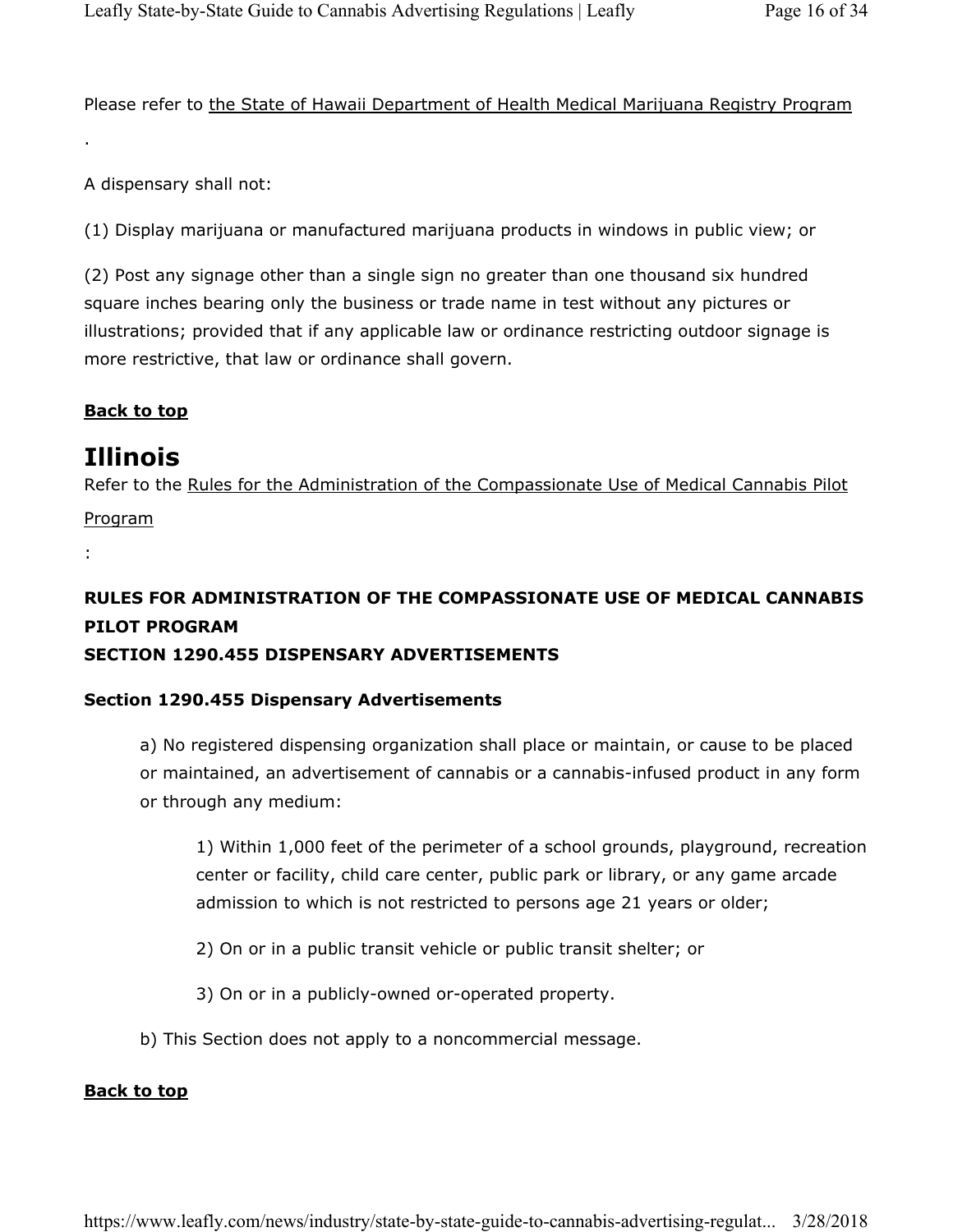## **Maine**

Rules adopted by the department must prohibit the use of misleading, deceptive, or false advertising, marketing and signage and the use of mass-marketing advertisements or marketing campaigns that have a likelihood of reaching persons under 21 years of age or that are designed to appeal to persons under 21 years of age, and may include, but are not limited to:

A. A prohibition on health or physical benefit claims in advertising, marketing and packaging;

B. A prohibition on unsolicited advertising or marketing on the internet, including but not limited to banner advertisements on mass-market websites;

C. A prohibition on opt-in advertising or marketing that does not permit an easy and permanent opt-out feature;

D. A prohibition on advertising or marketing directed toward location-based devices including but not limited to cellular phones, unless the marketing is a mobile device application installed on the device by the owner of the device who is 21 years of age or older and includes an easy and permanent opt-out feature;

E. A prohibition on signage that is inconsistent with local ordinances, laws and regulations

For more information, please refer to the Rules Governing the Maine Medical Use of Marijana Program

#### **Back to top**

.

## **Maryland**

There are currently no advertising regulations for the registered dispensaries, processors or producers in Maryland. For more information, please refer to Maryland's Medical Cannabis

Laws & Regulations

## **Back to top**

## **Massachusetts**

Refer to the Implementation of an Act for the Humanitarian Medical Use of Marijuana

:

.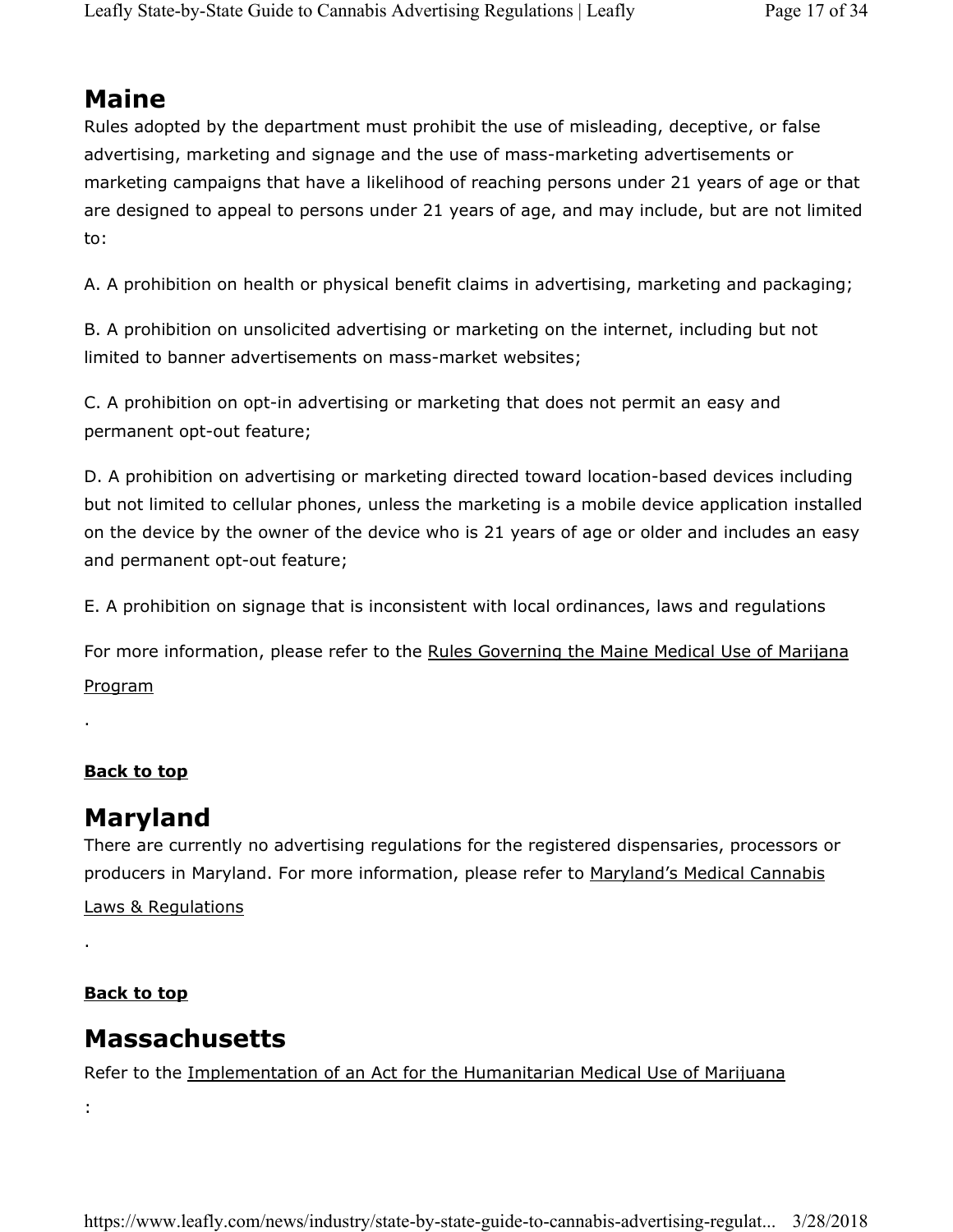(L) Marketing and Advertising Requirements

(1) A Registered Marijuana Dispensary (RMD) may develop a logo to be used in labeling, signage, and other materials. Use of medical symbols, images of marijuana, related paraphernalia, and colloquial references to cannabis and marijuana are prohibited from use in this logo.

(2) RMD external signage shall not be illuminated except for a period of 30 minutes before sundown until closing, and shall comply with local requirements regarding signage, provided however that the Department may further specify minimum signage requirements. Neon signage is prohibited at all times.

(3) A RMD shall not display on the exterior of the facility advertisements for marijuana or any brand name, and may only identify the building by the registered name.

(4) A RMD shall not utilize graphics related to marijuana or paraphernalia on the exterior of the RMD or the building in which the RMD is located.

5) A RMD shall not advertise the price of marijuana, except that it shall provide a catalogue or a printed list of the prices and strains of marijuana available at the RMD to registered qualifying patients and personal caregivers upon request.

(6) Marijuana, Marijuana Infused Products (MIPs), and associated products shall not be displayed or clearly visible to a person from the exterior of a RMD.

(7) A RMD shall not produce any items for sale or promotional gifts, such as T-shirts or novelty items, bearing a symbol of or references to marijuana or MIPs, including the logo of the RMD.

(8) All advertising materials and materials produced by a RMD and disseminated pursuant to 105 CMR 725.105(K) or (L) are prohibited from including:

(a) Any statement, design, representation, picture, or illustration that encourages or represents the use of marijuana for any purpose other than to treat a debilitating medical condition or related symptoms;

(b) Any statement, design, representation, picture, or illustration that encourages or represents the recreational use of marijuana;

(c) Any statement, design, representation, picture, or illustration related to the safety or efficacy of marijuana unless supported by substantial evidence or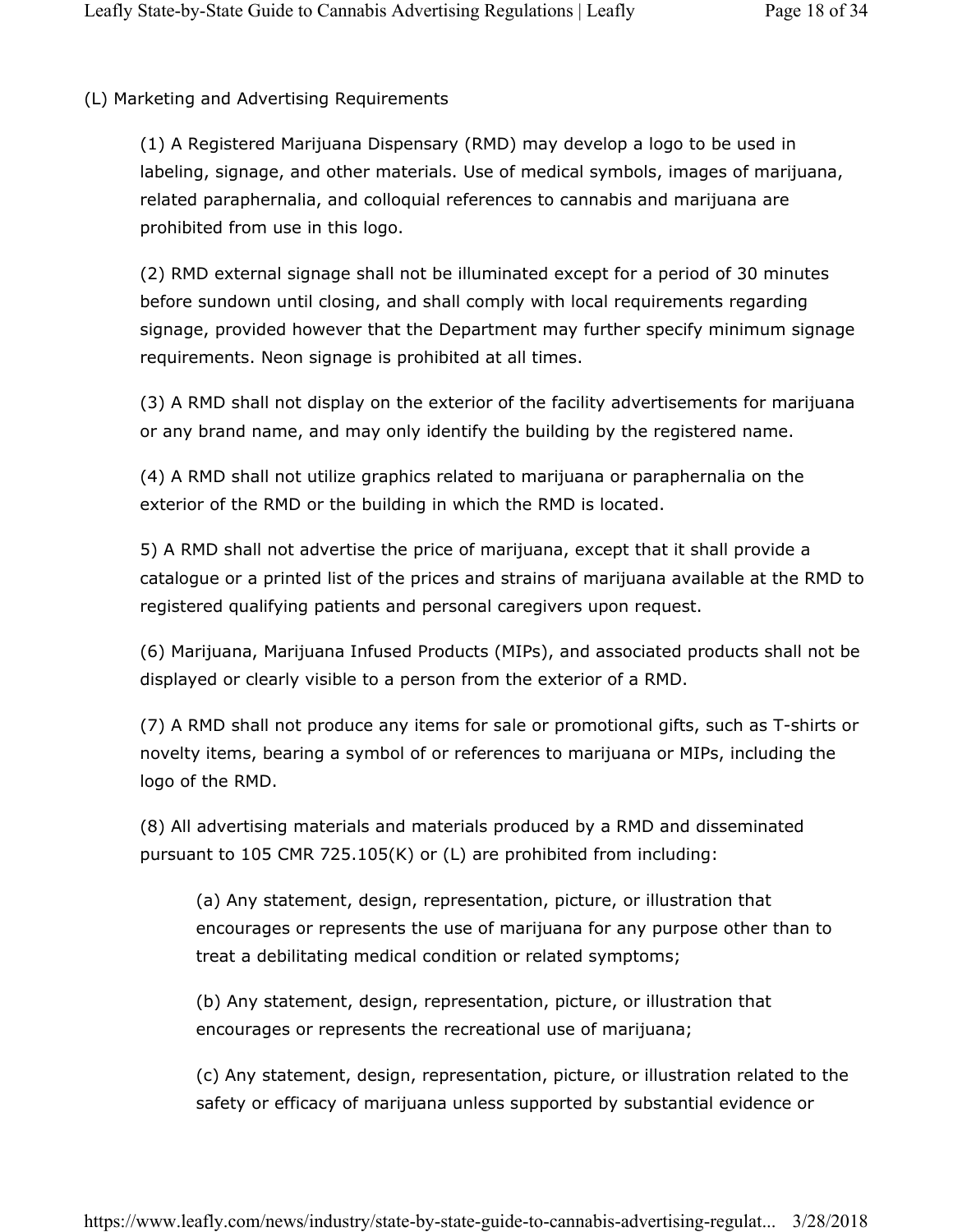substantial clinical data with reasonable scientific rigor, which shall be made available upon the request of a registrant or the Department; or

(d) Any statement, design, representation, picture, or illustration portraying anyone under 18 years of age.

(9) Inside the RMD, all marijuana shall be kept in a limited access area inaccessible to any persons other than dispensary agents, with the exception of displays allowable under 105 CMR 725.105(L)(10). Inside the RMD, all marijuana shall be stored in a locked, access controlled space in a limited access area during non-business hours.

(10) A RMD may display, in secure, locked cases, no more than one sample of each product offered for sale. These display cases may be transparent.

(11) The Department shall maintain and make available a list of all RMDs, their dispensing location, and their contact information.

## **Back to top**

## **Michigan**

There are currently no restrictions on advertising (although there are restrictions on medical marijuana dispensaries) in Michigan. For more information, please refer to the Michigan

Medical Marihuana Program

## **Back to top**

.

.

:

## **Minnesota**

There are currently no restrictions on advertising for medical marijuana manufacturers and distribution centers. For more information, please refer to Minnesota Statutes 2012,

Subdivision 22, Medical use of cannabis data

## **Back to top**

## **Montana**

Refer to the Montana Code Annotated 2015 - Montana Marijuana Act

https://www.leafly.com/news/industry/state-by-state-guide-to-cannabis-advertising-regulat... 3/28/2018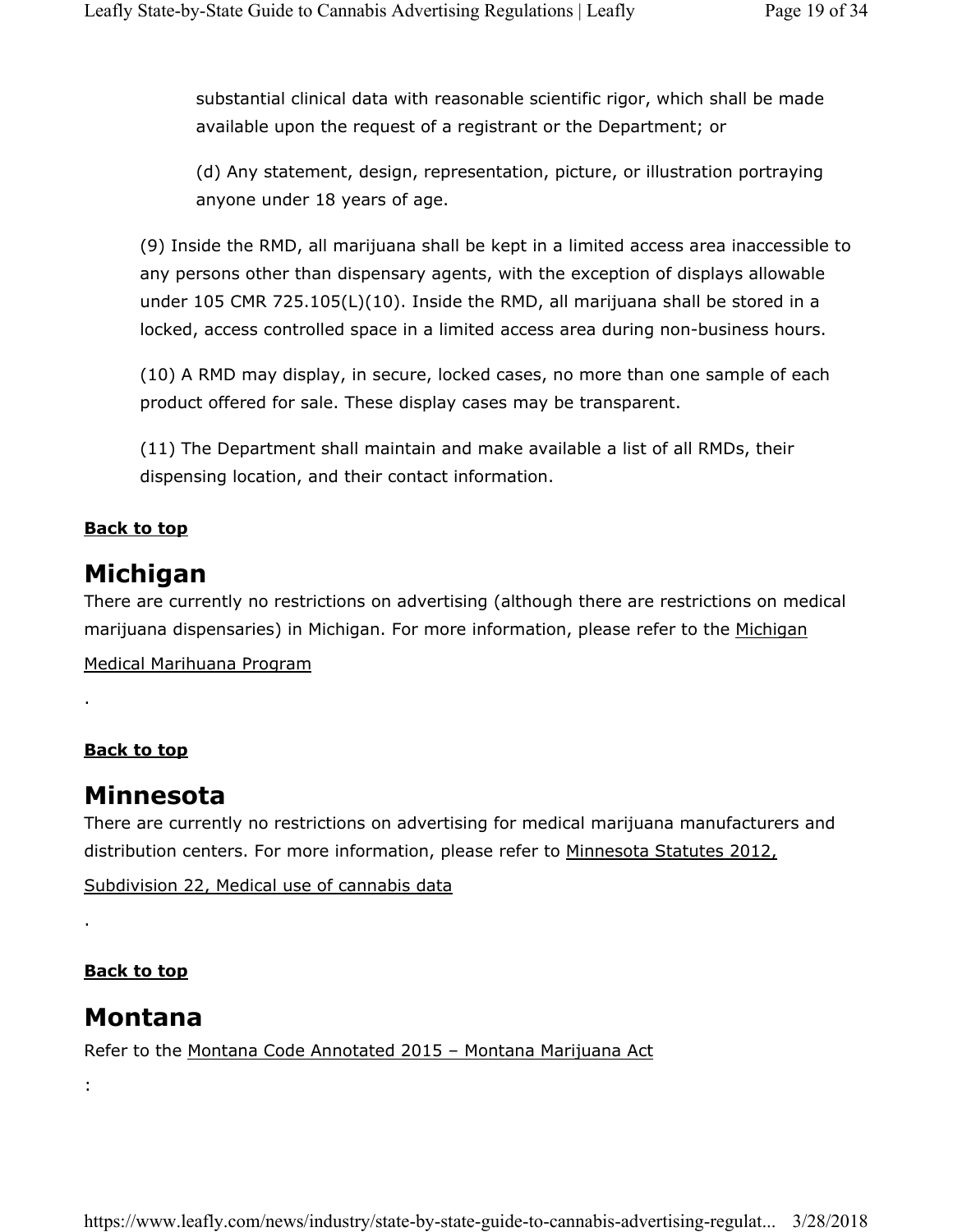Section 19. Section 50-46-341 , MCA, is amended to read: "50-46-341. **Advertising prohibited.** Persons with licenses and individuals with valid registry identification cards may not advertise marijuana or marijuana-related products in any medium, including electronic media."

#### **Back to top**

## **Nevada**

:

Refer to Advertising Guidelines for Medical Marijuana Establishments (MMEs)

**1.0 POLICY** Approval is required of the Administrator of the Division of Public and Behavioral Health of any medical marijuana establishment (MME) name, logo, sign or advertisement before it is used by the MME. MMEs must have discreet and professional signage that is consistent with the traditional style of signage for pharmacies and medical offices. NRS 453A.350

MMEs must have discreet and professional signage that is consistent with the traditional style of signage for pharmacies and medical offices.

MME owners with provisional certifications must submit electronic files of proposed names, logos, signs or advertisements to be considered as part of their pre-opening inspection findings, and/or whenever new designs are created. Files should be submitted to the Education and Information Officer at medicalmarijuana@health.nv.gov.

**4.0 PROCEDURE** MME owners with provisional certifications must submit electronic files of proposed names, logos, signs or advertisements to be considered as part of their pre-opening inspection findings, and/or whenever new designs are created. Files should be submitted to the Education and Information Officer at medicalmarijuana@health.nv.gov. The submitted artwork will be reviewed by the Advertising Guidelines Workgroup to evaluate compliance with the advertising guidelines. The Advertising Guidelines Workgroup will submit a form to the Administrator indicating their recommendation to approve or deny the proposed artwork. If the proposed artwork is not recommended, the reason for the recommended denial of any portion of the submission will be indicated on the form. The Administrator has final say on approvals and denials for the names, logos, signs or advertisements. The form will provide the opportunity for the Administrator's feedback and decision. Appeals of the Administrator's final decision are not permitted. The following guidelines will be used to evaluate MME names, logos, signs, and advertisements:

**4.1** Overall design of any submission should be tasteful, respectful, and medicallyfocused. The look must be "medical" or "pharmaceutical," and should contain no reference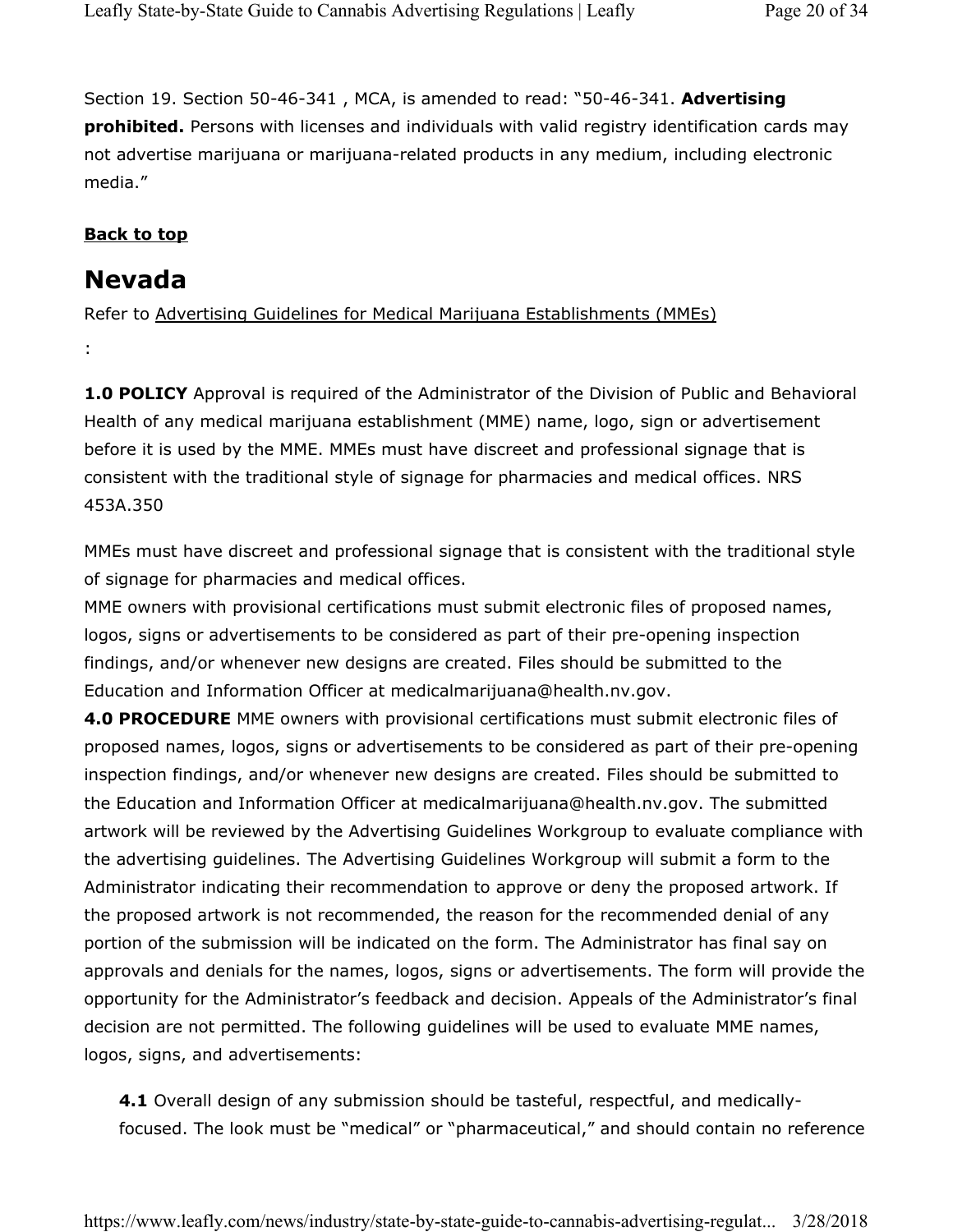to or perception of being high, fun or recreational in nature. Names, logos, signs or advertisements most likely to be approved will not appeal to minors, contain cartoon\*-like figures or illustrations or contain attempts at humor.

**4.2** Preferred typography selections include using clean fonts (sans serif), and avoiding script, decorative or gimmicky fonts. It is preferred that a maximum of two fonts and three colors are used in the designs.

**4.3** Acceptable words or references include, but are not limited to: green; wellness; compassion; health; patient; therapy; care; garden; nature; marijuana; and cannabis.

**4.4** Designers shall avoid making unfounded claims or promises or using the word "cure."

**4.5** Designers shall avoid using marijuana slang such as bud, pot, weed, grass, joint, doobie, 420.

**4.6** All logos submitted for approval must also be used on business cards, letterhead, and any other types of stationery used by the MME, as well as any advertisements purchased by the MME. Different logos, other than those approved by the Administrator, will not be permitted.

#### **RETAIL ADVERTISING EMERGENCY RULES:**

#### Refer to Nevada Department of Taxation Emergency Regulations

A marijuana establishment:

a. Shall not engage in advertising which contains any statement or illustration:

Is false or misleading;

.

Promotes overconsumption of marijuana or marijuana products;

Depicts actual consumption of marijuana or marijuana products;

Depicts a child or other person who is less than 21 years of age consuming marijuana or marijuana products or objects suggesting the presence of a child, including, without limitation, toys, characters or cartoons, or contains any other depiction which is designed in any way to be appealing to or encourage consumption of marijuana or marijuana products by a person who is less than 21 years of age.

b. Shall not advertise in any publication or on radio, television, or any other medium if 30 percent or more of the audience of that medium is reasonably expected to be persons who are less than 21 years of age.

c. Shall not place an advertisement: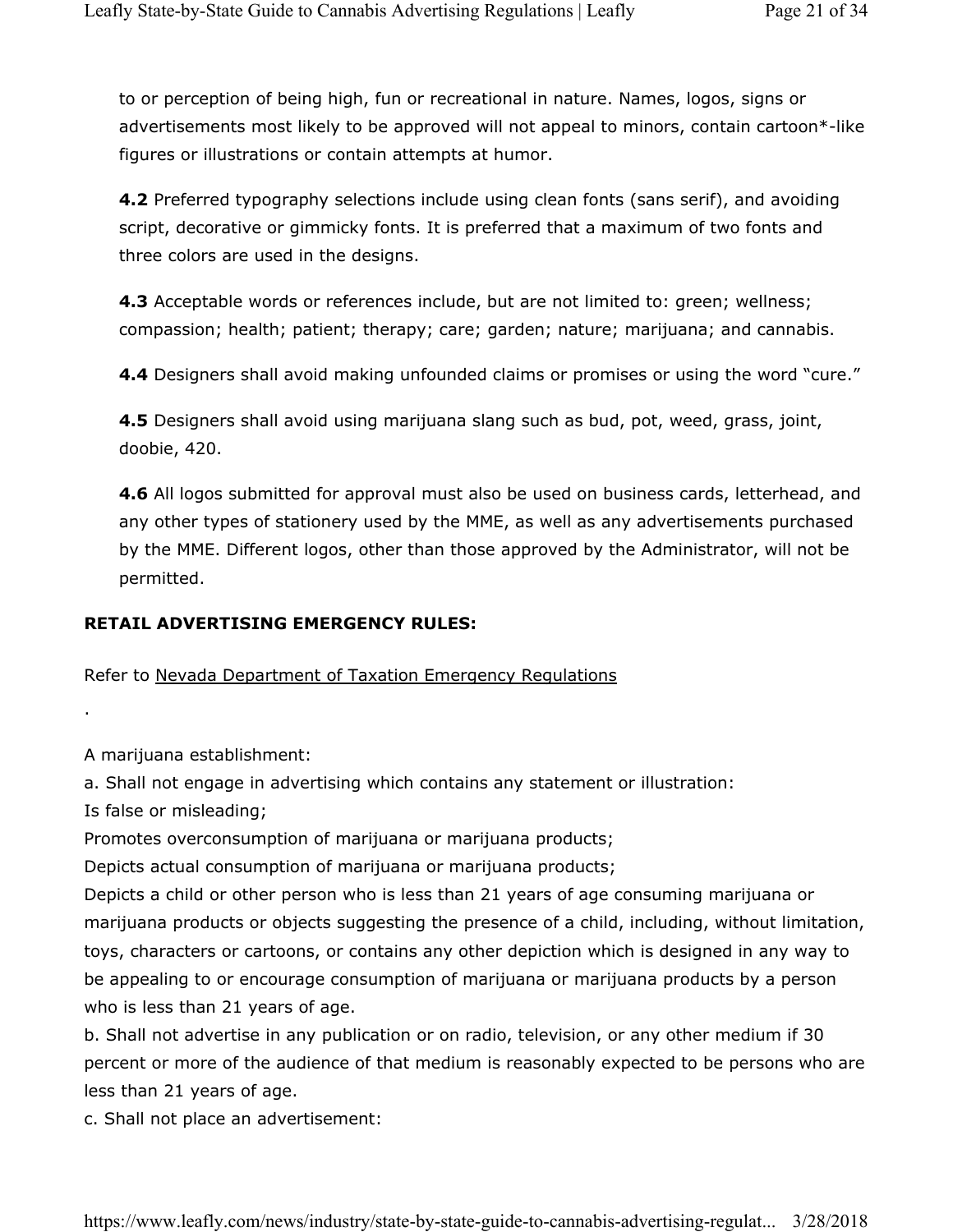Within 1,000 feet of a public or private school, playground, public park or library, but may maintain such an advertisement if it was initially placed before the school, playground, public park or library was located within 1,000 feet of the location of the advertisement; On or inside of a motor vehicle used for public transportation or any shelter for public transportation; or

At a sports or entertainment event to which persons who are less than 21 years of age are allowed entry.

Shall not advertise or offer any marijuana or marijuana product as "free" or "donated" without a purchase.

Shall ensure that all advertising by the marijuana establishment contains such warnings as may be prescribed by the Department , which must include, without limitation, the following words:

"Keep out of reach of children"; and

"For use only by adults 21 years of age and older."

## **Back to top**

## **New Hampshire**

Refer to Title X – Public Health, Chapter 126-X, Use of Cannabis for Therapeutic Purposes :

The department shall adopt rules, pursuant to RSA 541-A, governing alternative treatment centers and the manner in which it shall consider applications for registration certificates for alternative treatment centers, including, but not limited to:

(12) Advertising restrictions, including a prohibition of misrepresentation and unfair practices.

## **Back to top**

## **New Jersey SUBCHAPTER 12. MARKETING AND ADVERTISING 8:64–12.1**

Marketing and advertising

(a) Alternative treatment centers shall restrict signage to black text on a white background on external signage, labeling and brochures for the alternative treatment center.

(b) Alternative treatment center signage shall not be illuminated at any time.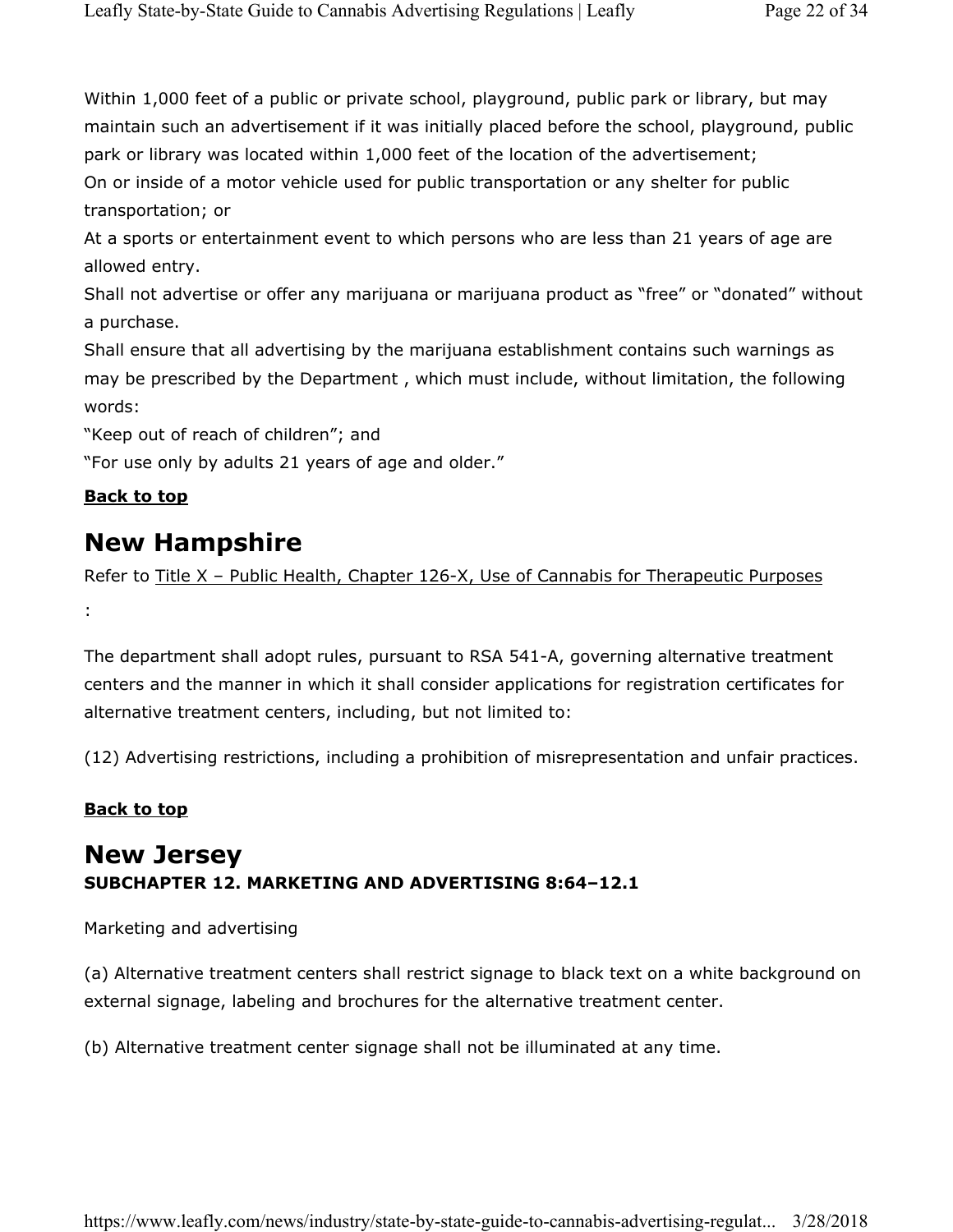(c) Alternative treatment centers shall not display on the exterior of the facility advertisements for medicinal marijuana or a brand name except for purposes of identifying the building by the permitted name.

d) Alternative treatment centers shall not advertise the price of marijuana, except that:

1. An ATC can provide a catalogue or a printed list of the prices and strains of medicinal marijuana available at the alternative treatment center to registered qualifying patients and primary caregivers.

(e) Marijuana and paraphernalia shall not be displayed or clearly visible to a person from the exterior of an alternative treatment center.

(f) Alternative treatment centers shall not produce any items for sale or promotional gifts, such as T-shirts or novelty items, bearing a symbol or references to marijuana. This prohibition shall not pertain to paraphernalia sold to registered qualifying patients or their primary caregivers.

For more information, please refer to the **Final Rules for the Medicinal Marijuana Program** 

## **Back to top**

.

## **New Mexico**

New Mexico currently does not have advertising regulations for medical marijuana dispensaries. For more information, please see the Licensing Requirements for Producers,

Couriers, Manufacturers, and Laboratories

## **Back to top**

## **New York**

Refer to the Official Compilation of Codes, Rules and Regulations of the State of New York for Medical Marijuana

:

.

§1004.16 Medical marihuana marketing and advertising by registered organizations. Restricts the marketing and advertising of medical marihuana.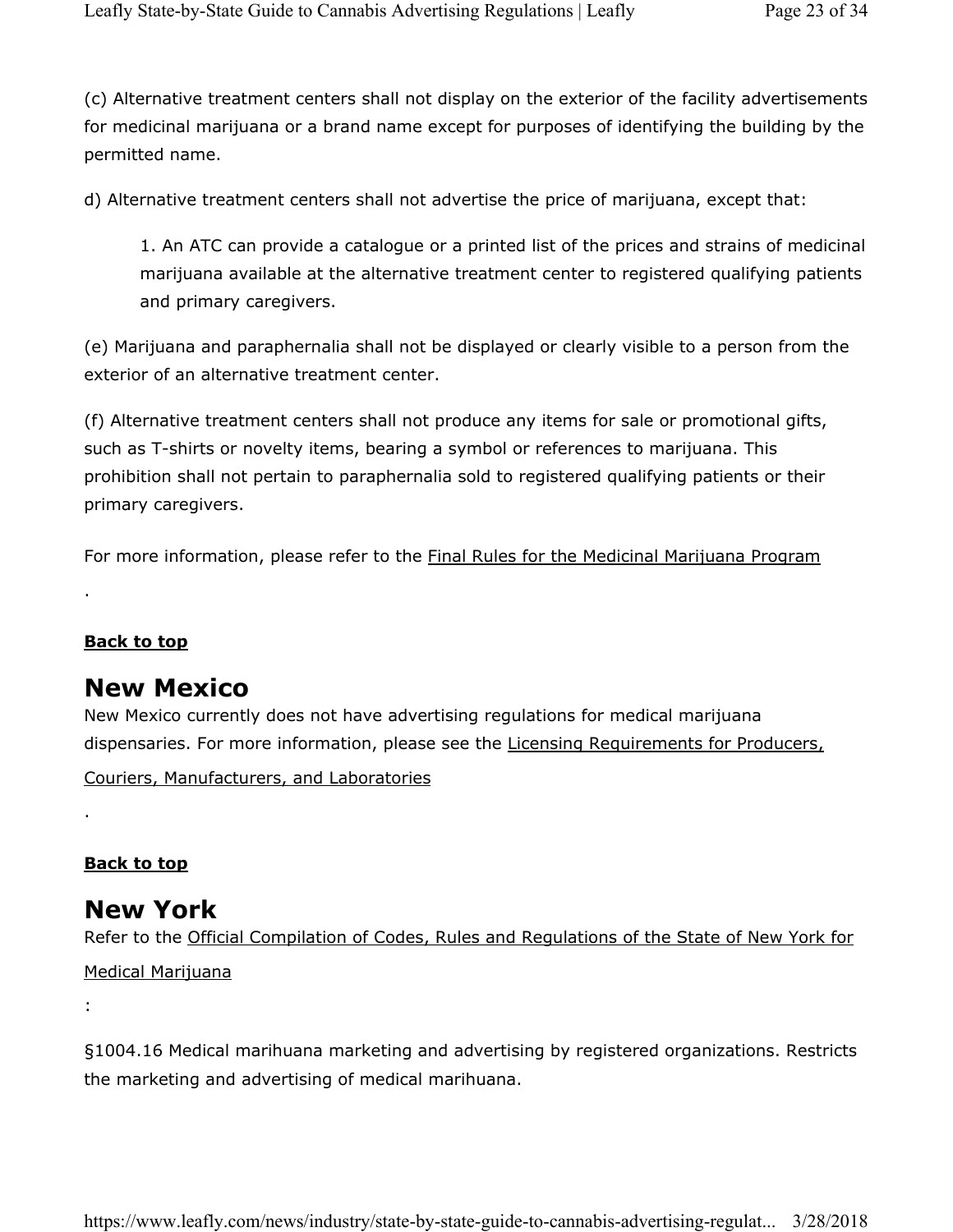(d) All advertisements, regardless of form, for approved medical marihuana products that make a statement relating to effectiveness, side effects, consequences, and contraindications shall present a true and accurate statement of such information.

(e) An advertisement does not satisfy the requirement that it presents a "true and accurate statement" of information relating to effectiveness, side effects, consequences, and contraindications if it fails to present a fair balance between information relating to effectiveness, side effects, consequences, and contraindications in that the information relating to effectiveness is presented in greater scope, depth, or detail than is the information relating to side effects, consequences and contraindications, taking into account all implementing factors such as typography, layout, contrast, headlines, paragraphing, white space, and any other techniques apt to achieve emphasis.

(f) An advertisement is false, lacking in fair balance, or otherwise misleading if it:

(1) contains a representation or suggestion that one marihuana brand or form is better, more effective, useful in a broader range of conditions or patients or safer than other drugs or treatments including other marihuana brands or forms, unless such a claim has been demonstrated by substantial scientific or clinical experience;

(2) Contains favorable information or opinions about a marihuana product previously regarded as valid but which have been rendered invalid by contrary and more credible recent information;

(3) Uses a quote or paraphrase out of context or without citing conflicting information from the same source, to convey a false or misleading idea;

(4) Uses a study on persons without a debilitating medical condition without disclosing that the subjects were not suffering from a debilitating medical condition;

(5) Uses data favorable to a marihuana product derived from patients treated with a different product or dosages different from those recommended in New York State;

(6) Contains favorable information or conclusions from a study that is inadequate in design, scope, or conduct to furnish significant support for such information or conclusions; or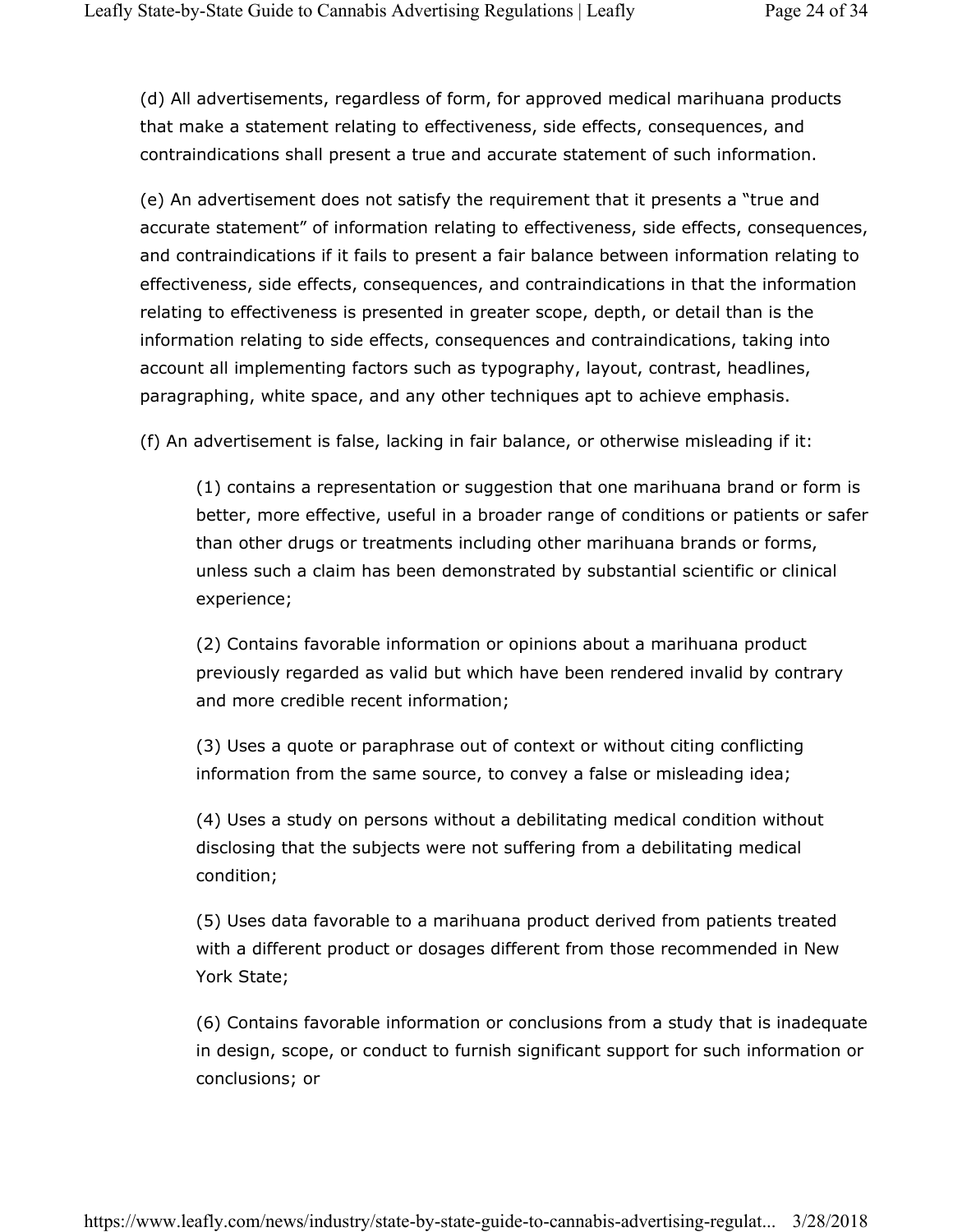(7) Fails to provide adequate emphasis for the fact that two or more facing pages are part of the same advertisement when only one page contains information relating to side effects, consequences and contraindications.

(g) False or misleading information in any part of the advertisement shall not be corrected by the inclusion of a true statement in another distinct part of the advertisement.

(h) An advertisement for any approved medical marihuana product shall not contain:

(1) any statement that is false or misleading;

(2) any statement that falsely disparages a competitor's products;

(3) any statement, design, or representation, picture or illustration that is obscene or indecent;

(4) any statement, design, representation, picture or illustration that encourages or represents the use of marihuana for a condition other than a serious condition as defined in subdivision seven of section thirty-three hundred sixty of the public health law;

(5) any statement, design, representation, picture or illustration that encourages or represents the recreational use of marihuana;

(6) any statement, design, representation, picture or illustration related to the safety or efficacy of marihuana, unless supported by substantial evidence or substantial clinical data;

(7) any statement, design, representation, picture or illustration portraying anyone under the age of 18, objects suggestive of the presence of anyone under the age of 18, or containing the use of a figure, symbol or language that is customarily associated with anyone under the age of 18;

(8) any offer of a prize, award or inducement to a certified patient, designated caregiver or practitioner related to the purchase of marihuana or a certification for the use of marihuana; or

(9) any statement that indicates or implies that the product or entity in the advertisement has been approved or endorsed by the commissioner, department, New York State or any person or entity associated with New York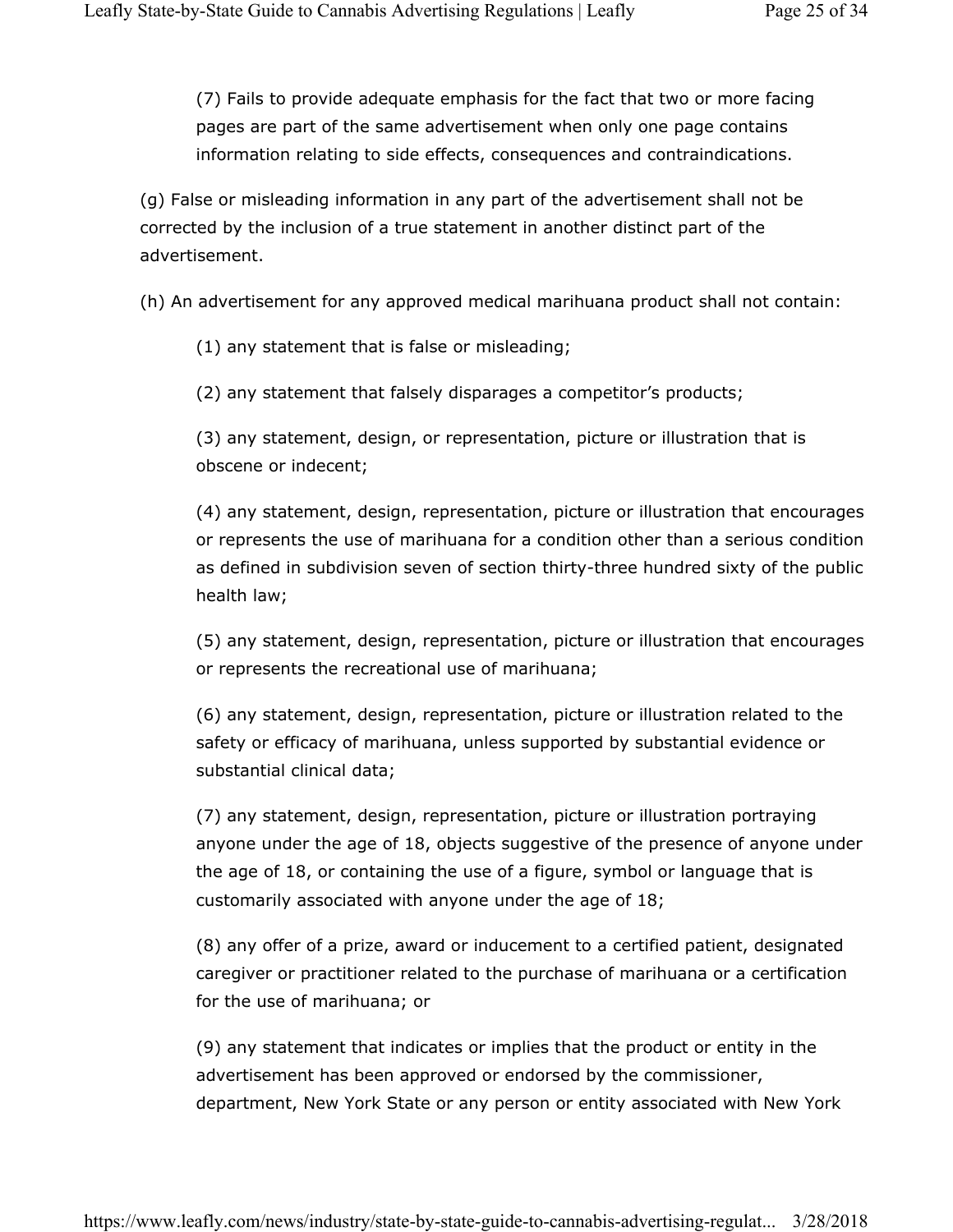State provided that this shall not preclude a factual statement that an entity is a registered organization.

(i) Any advertisement for an approved medical marihuana product shall be submitted to the department at least 30 business days prior to the public dissemination of the advertisement.

(j) The submitter of the advertisement shall provide the following information to the department in addition to the advertisement itself:

(1) A cover letter that:

(i) provides the following subject line: Medical marihuana advertisement review package for a proposed advertisement;

(ii) provides a brief description of the format and expected distribution of the proposed advertisement; and

(iii) provides the submitter's name, title, address, telephone number, fax number, and email address;

(2) an annotated summary of the proposed advertisement showing every claim being made in the advertisement and which references support for each claim;

(3) verification that a person identified in an advertisement as an actual patient or health care practitioner is an actual patient or health care practitioner and not a model or actor;

(4) verification that a spokesperson who is represented as an actual patient is indeed an actual patient;

(5) verification that an official translation of a foreign language advertisement is accurate;

(6) annotated references to support disease or epidemiology information, crossreferenced to the advertisement summary; and

(7) a final copy of the advertisement, including a video where applicable, in a format acceptable to the department.

(k) Advertising packages that are missing any of the elements in subdivision.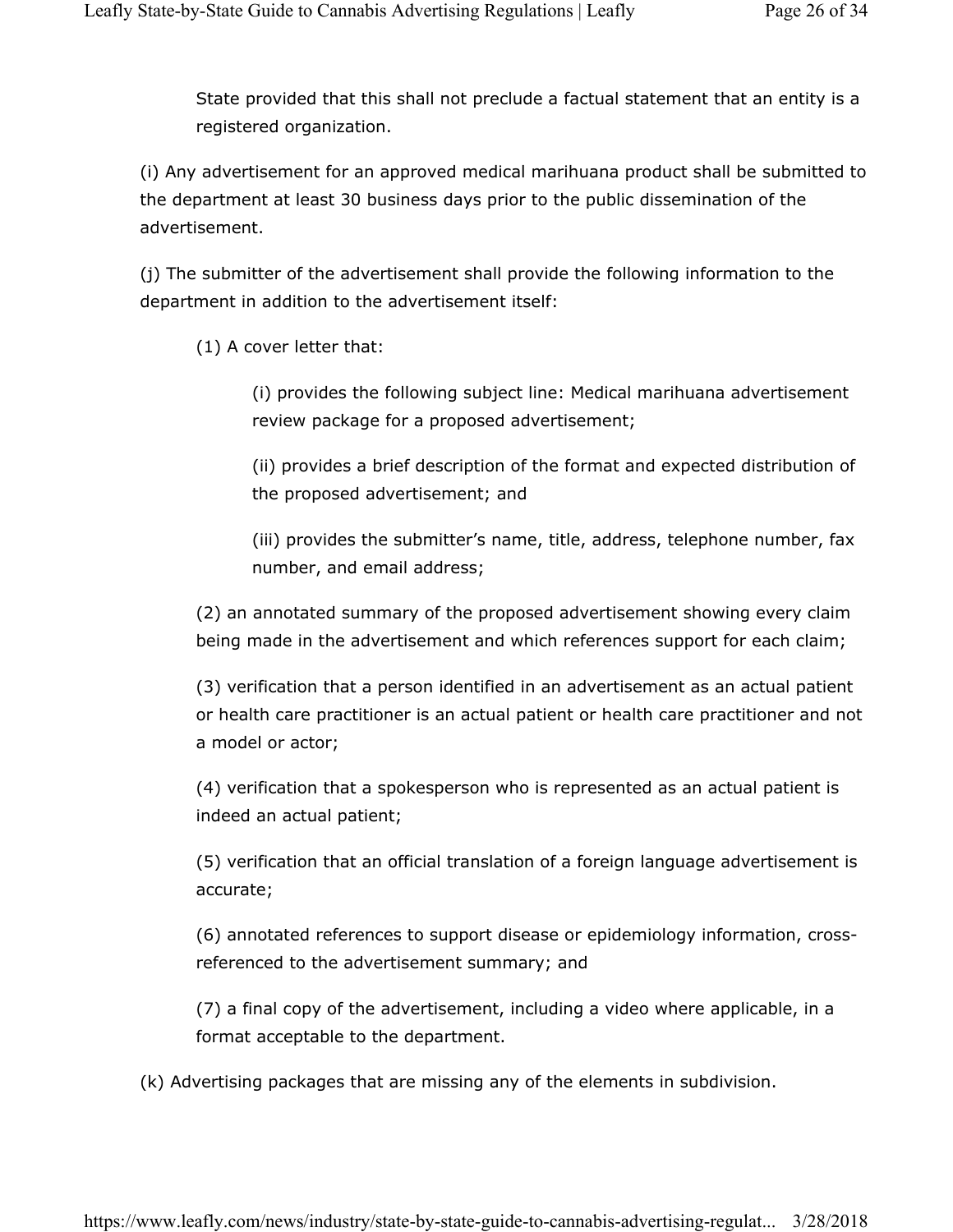(j) of this section, or that fail to follow the specific instructions for submissions, shall be considered incomplete. If the department receives an incomplete package, it shall so notify the submitter.

(l) No advertisement may be disseminated if the submitter of the advertisement has received information that has not been widely publicized in medical literature that the use of any approved medical marihuana product may cause fatalities or serious damage to a patient.

(m) A registered organization, its officers, managers and employees shall not cooperate, directly or indirectly, in any advertising if such advertising has the purpose or effect of steering or influencing patient or caregiver choice with regard to the selection of a practitioner, or approved medical marihuana product.

(n) The department may:

(1) require a specific disclosure be made in the advertisement in a clear and conspicuous manner if the department determines that the advertisement would be false or misleading without such a disclosure; or

(2) require that changes be made to the advertisement that are:

(i) necessary to protect the public health, safety and welfare; or

(ii) consistent with dispensing information for the product under review.

## **Back to top**

## **Oregon**

:

Refer to Oregon's Medical Marijuana Dispensary Program Forms and Signage

(2) The function, duties, and powers of the commission in sections 3 to 70 of this Act include the following:

(g) To regulate and prohibit any advertising by manufacturers, processors, wholesalers or retailers of marijuana items by the medium of newspapers, letters, billboards, radio or otherwise.

## **Q. What signage must dispensaries display at their sites?**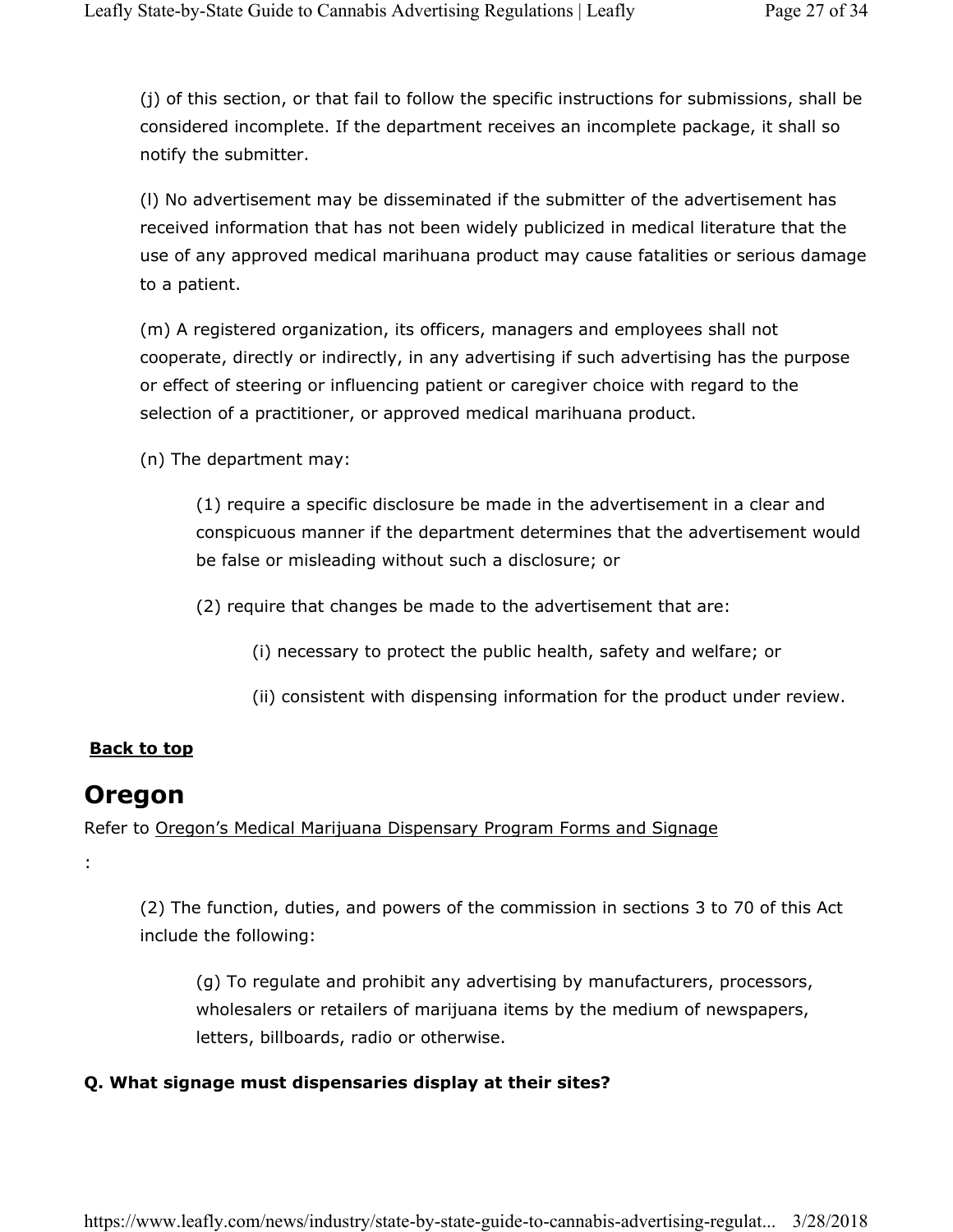NOTE: All required signage is available on the Forms and Signage page.

#### **Signage**

(1) A licensee must post:

- (a) At every licensed premises signs that read:
	- (A) "No Minors Permitted Anywhere on This Premises"; and
	- (B) "No On-Site Consumption of Marijuana"; and

(b) At all areas of ingress or egress to a limited access area a sign that reads: "Do Not Enter – Limited Access Area – Access Limited to Licensed Personnel and Escorted Visitors."

(2) All signs required by this rule must be:

(a) Legible, not less than 12 inches wide and 12 inches long, composed of letters not less than one-half inch in height;

(b) In English and Spanish; and

(c) Posted in a conspicuous location where the signs can be easily read by individuals on the licenses premises.

- (2) A retailer must post in a prominent place signs at every:
	- (a) Point of sale that read:
		- (A) "No Minors Permitted Anywhere on the Premises"; and
		- (B) "No On-Site Consumption".

(b) Exit from the licensed premises that reads: "Marijuana or Marijuana Infused Products May Not Be Consumed In Public"

#### **Point of Sale Signage**

A registered dispensary that has notified the Oregon Health Authority that it is conducting retail sales must also post the following signs at the point of sale:

Pregnancy Warning Poster Poisoning Prevention Poster

https://www.leafly.com/news/industry/state-by-state-guide-to-cannabis-advertising-regulat... 3/28/2018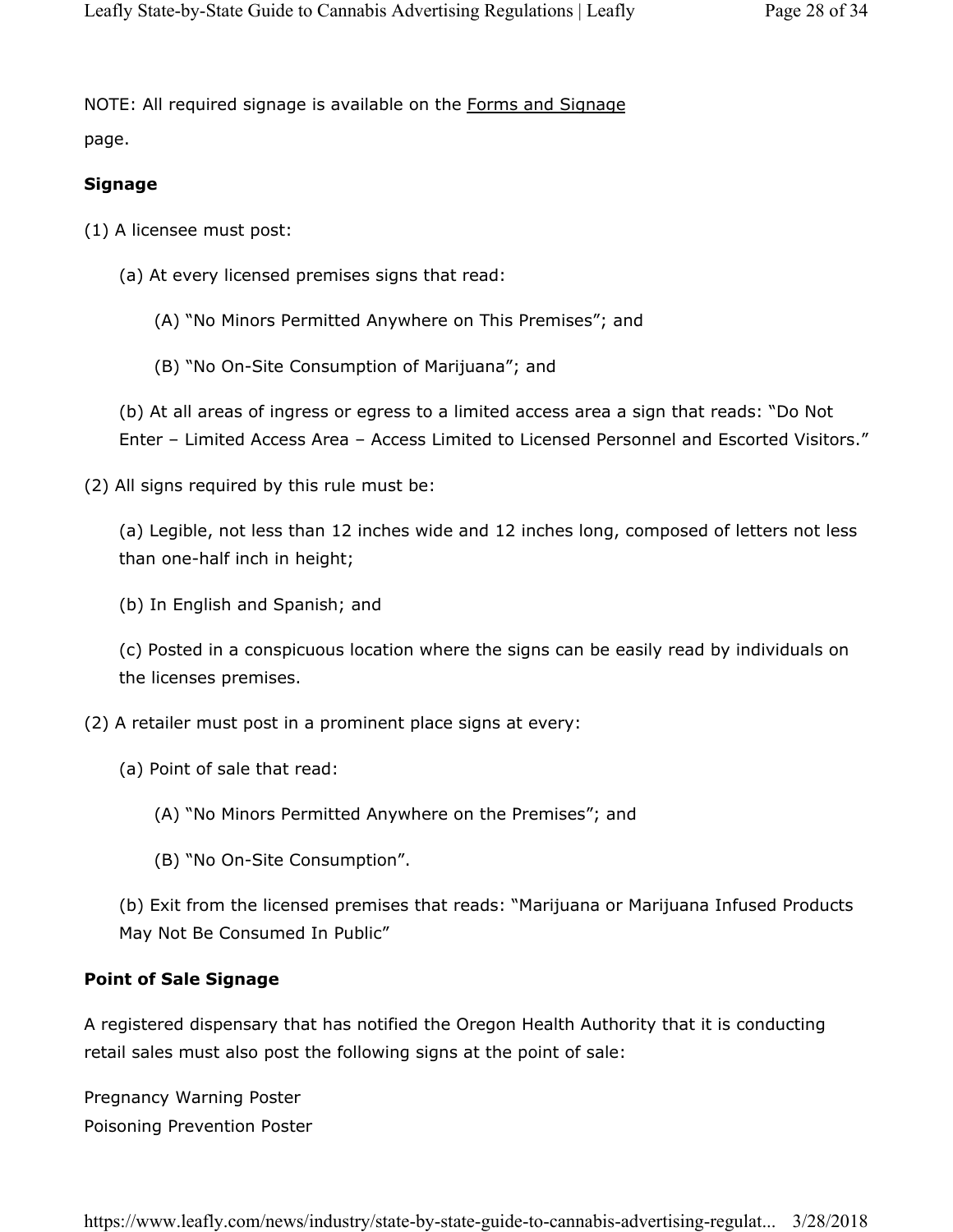A color copy of the "Educate Before You Recreate" poster (Source: whatslegaloregon.com

).

## **Marijuana Information Card**

Distribute to each individual at the time of sale a Marijuana Information Card, prescribed by the Authority, measuring 3.5 inches high by 5 inches.

## **Back to top**

## **Rhode Island**

There are currently no advertising regulations for medical marijuana dispensaries in Rhode Island. For more information, please refer to the Edward O. Hawkins and Thomas C. Slater Medical Marijuana Act

**Back to top** 

## **Texas**

.

.

.

The advertising regulations for Texas' CBD

distribution centers is to be determined. For more information, please refer to the Texas

Compassionate-Use Act

## **Back to top**

## **Vermont**

There are currently no advertising regulations for dispensaries in Vermont. For more information, please refer to the Vermont Marijuana Registry

**Back to top** 

# **Stand Out with Leafly Marketing Services**

## **Washington**

https://www.leafly.com/news/industry/state-by-state-guide-to-cannabis-advertising-regulat... 3/28/2018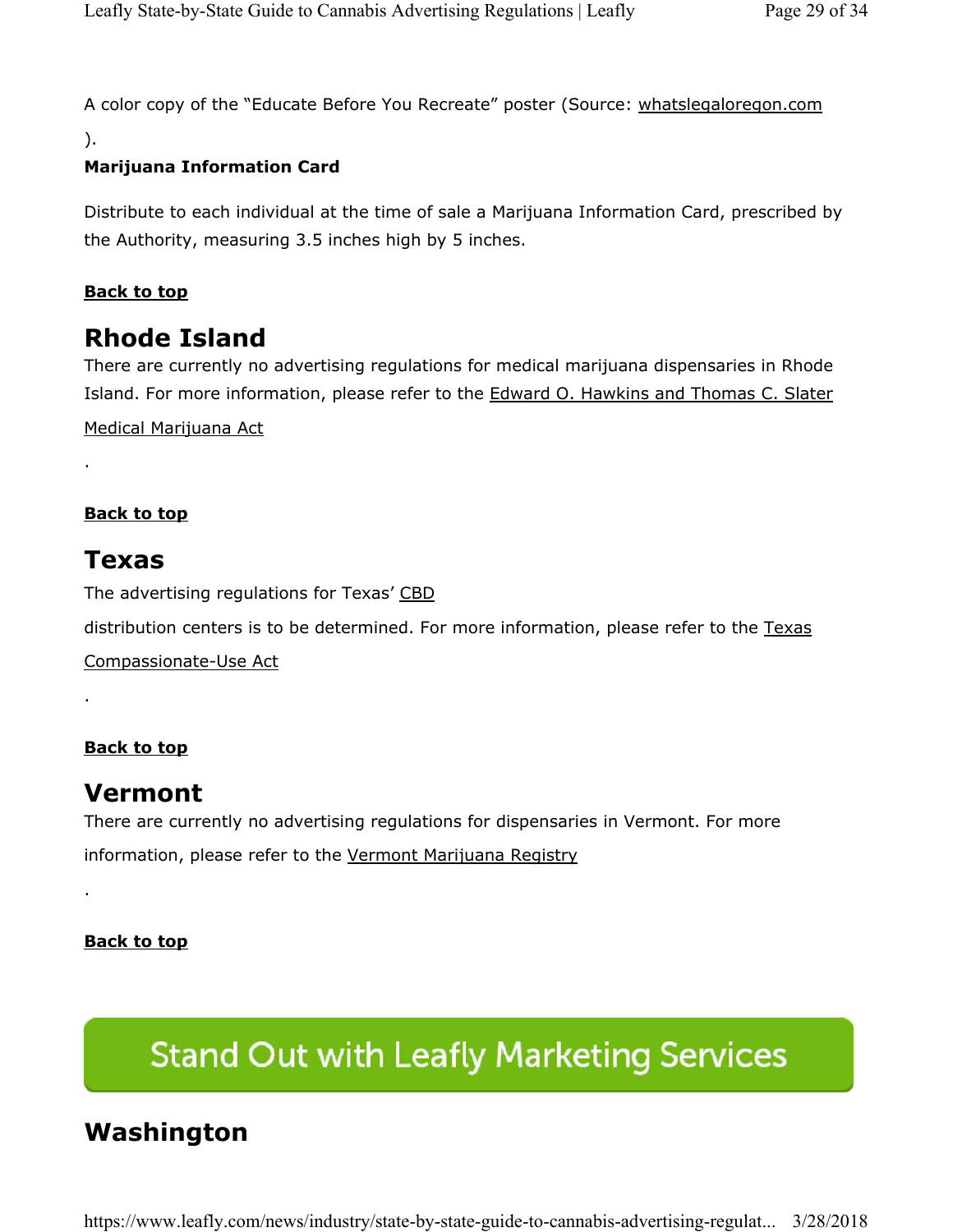Refer to the Washington State Legislature section on cannabis advertising

## **WAC 314-55-155**

#### **Advertising.**

:

#### **Business Signs and Outdoor Advertising**

Licensees are limited to two signs (maximum 1600 sq. inches) that are permanently affixed to a building or other structure on the licensed premises.

Other forms of signage/outdoor advertising are prohibited, such as sign spinners, sandwich boards, inflatables, persons in costume, etc.

Signs are limited to the following information:

Business or tradename,

Business location, and

Identifying the nature of the business.

Signs must contain text stating that marijuana products may be purchased or possessed only by persons 21 years of age or older.

Signs cannot contain depictions of plants or products (ex: leaf = plant, joint = product), or use movie or cartoon characters, or any other depiction that might be appealing to children.

Signs may contain:

Images – Will be further clarified in rule, but images cannot be plants, products, appealing to children, etc.

Logos – Logos may not contain plants, products, or be appealing to children, etc.

#### **Billboards**

Licensed retail outlets may use a billboard solely for the purpose of identifying the name of the business, the nature of the business, and providing the public with directional information to the licensed retail outlet.

Billboards are limited to the same restrictions as outdoor signs (listed above):

Billboards must contain text stating that marijuana products may be purchased or possessed only by persons 21 years of age or older.

Billboards cannot contain depictions of plants or products (ex: leaf = plant, joint = product), or use movie or cartoon characters, or any other depiction that might be appealing to children. Billboards may contain:

Images – Will be further clarified in rule, but images cannot be plants, products, appealing to children, etc.

Logos – Logos may not contain plants, products, or be appealing to children, etc.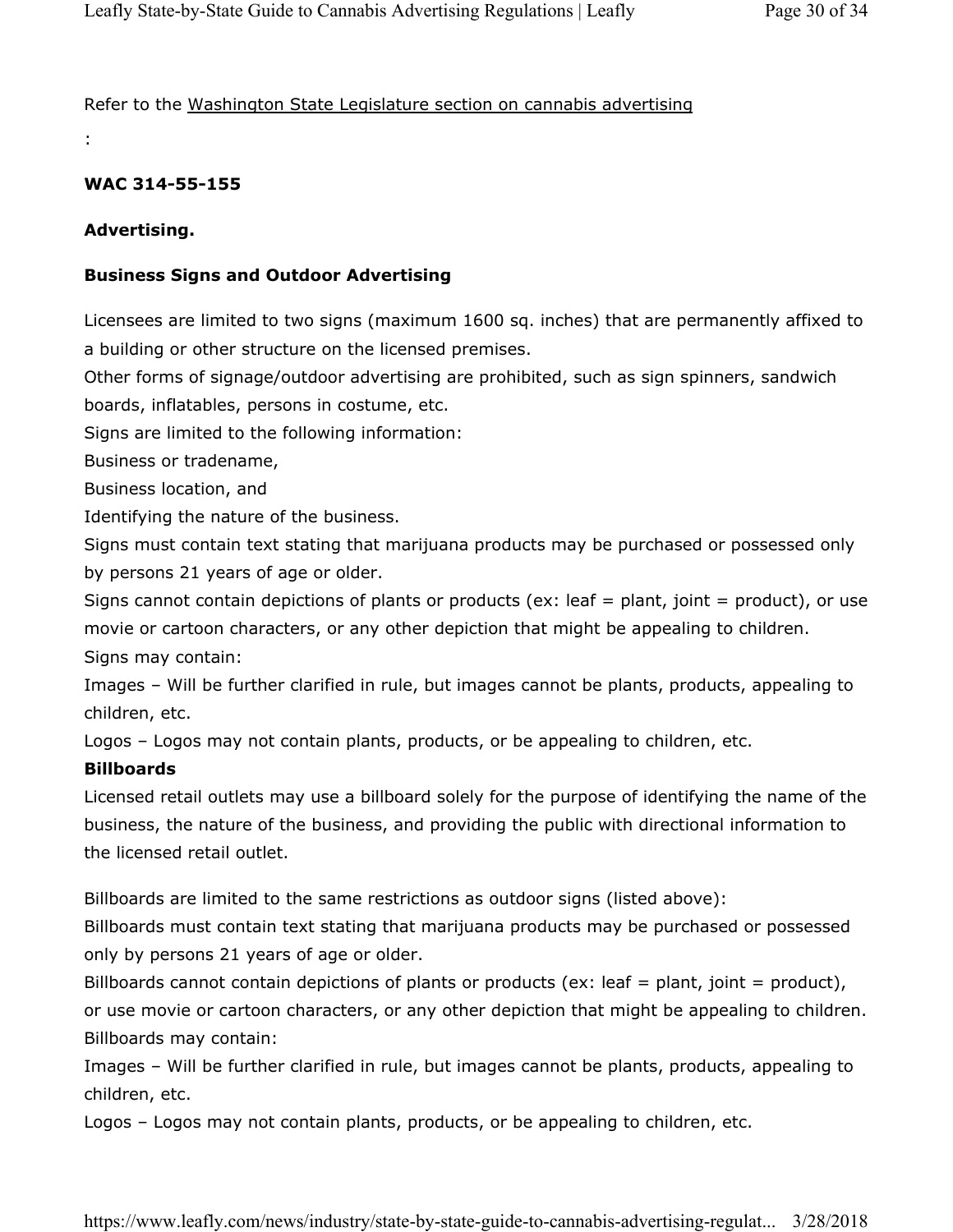Billboards must contain all of the warnings required for advertising under WAC 314-55-155.

## **Other Advertising Restrictions**

Transit advertising is prohibited on or in public or private vehicles and at bus stops, taxi stands, transportation waiting areas, train stations, airports, etc. This includes vinyl wrapped vehicles, logoed delivery vehicles/company cars.

All print advertising must contain text that marijuana products may be purchased or possessed only by persons 21 years of age or older.

Licensees are prohibited from engaging in advertising that specifically targets persons outside the state of Washington.

(2) **General.** All marijuana advertising and labels of useable marijuana and marijuanainfused products sold in the state of Washington may not contain any statement, or illustration that:

(a) Is false or misleading;

(b) Promotes over consumption;

(c) Represents the use of marijuana has curative or therapeutic effects;

(d) Depicts a child or other person under legal age to consume marijuana, or includes:

(i) Objects, such as toys, characters, or cartoon characters suggesting the presence of a child, or any other depiction designed in any manner to be especially appealing to children or other persons under legal age to consume marijuana; or

(ii) Is designed in any manner that would be especially appealing to children or other persons under twenty-one years of age.

(3) No licensed marijuana producer, processor, or retailer shall place or maintain, or cause to be placed or maintained, an advertisement of marijuana, usable marijuana, or a marijuana-infused product in any form or through any medium whatsoever:

(a) Within one thousand feet of the perimeter of a school grounds, playground, recreation center or facility, child care center, public park, library, or a game arcade admission to which it is not restricted to persons aged twenty-one years or older;

(b) On or in a public transit vehicle or public transit shelter; or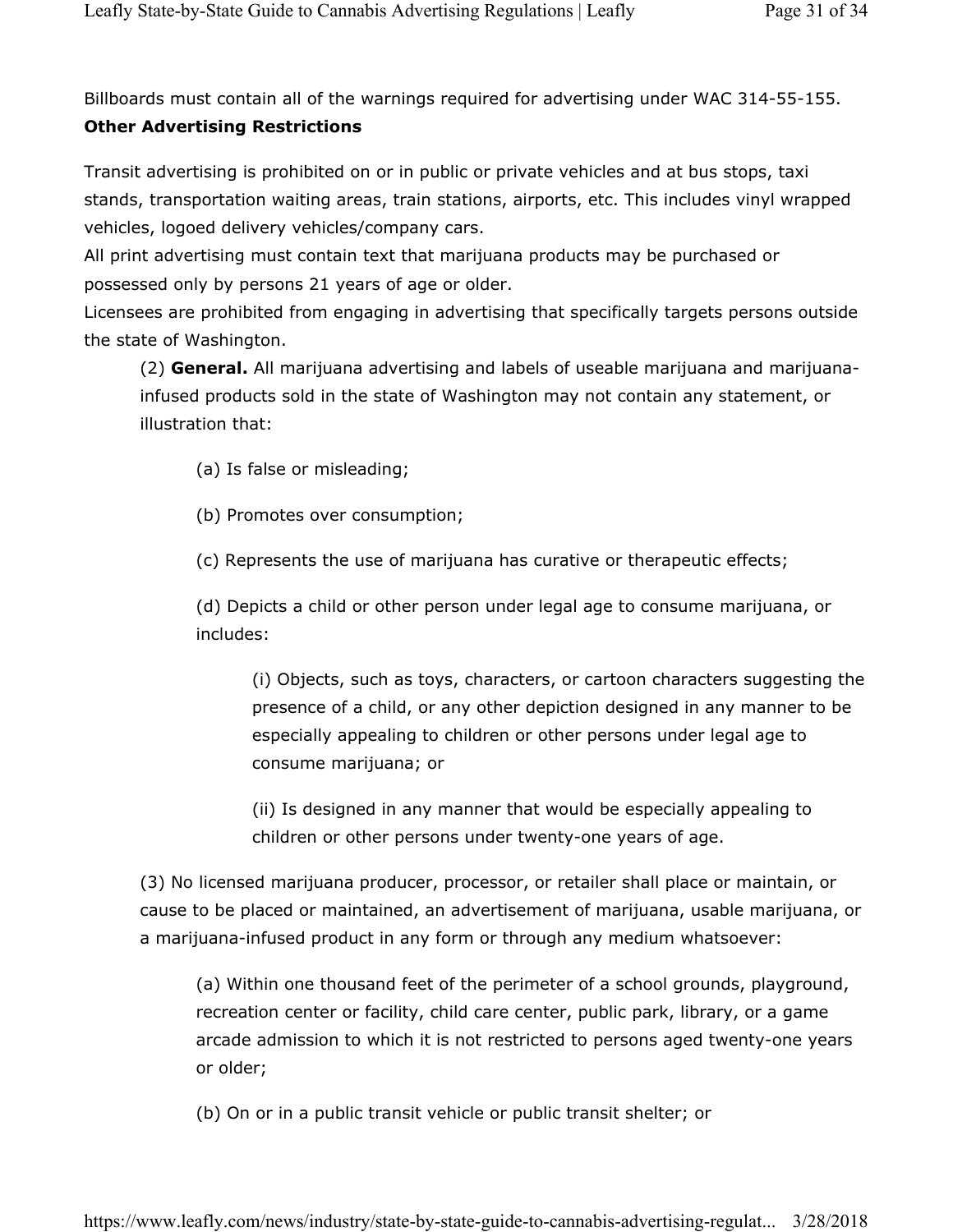(c) On or in a publicly owned or operated property.

(4) Giveaways, coupons, and distribution of branded merchandise are banned.

(5) All advertising must contain the following warnings:

(a) "This product has intoxicating effects and may be habit forming.";

(b) "Marijuana can impair concentration, coordination, and judgment. Do not operate a vehicle or machinery under the influence of this drug.";

(c) "There may be health risks associated with consumption of this product."; and

(d) "For use only by adults twenty-one and older. Keep out of the reach of children."

, 69.50.331

- , 69.50.342
- , 69.50.345

. WSR 13-21-104, § 314-55-155, filed 10/21/13, effective 11/21/13.]

#### **Back to top**

advertising

b2b

marketing

regulations

Article printed from Leafly: **https://www.leafly.com**

URL to article: **https://www.leafly.com/news/industry/state-by-state-guide-tocannabis-advertising-regulations**

https://www.leafly.com/news/industry/state-by-state-guide-to-cannabis-advertising-regulat... 3/28/2018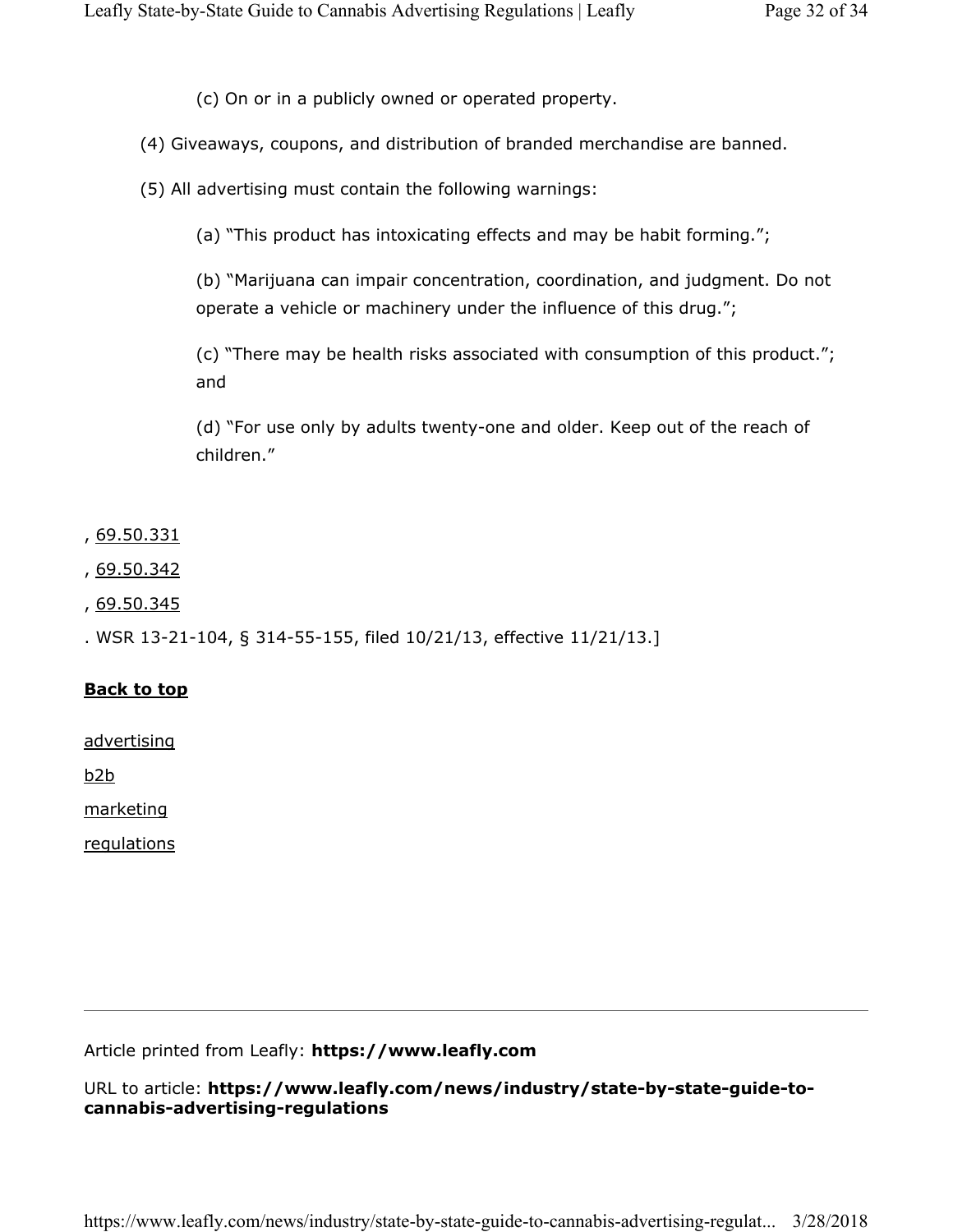URLs in this post:

### [1] Industry: **https://www.leafly.com/news/industry**

[2] Leafly Staff: **https://www.leafly.com/news/author/leafly-staff**

[3] : **#dsq-app1**

[4] : **https://www.leafly.com/news/industry/state-by-state-guide-to-cannabisadvertising-regulations/print/**

[5] Image: **http://bit.ly/2ascoqW**

[6] Chapter 306. Regulation of the Marijuana Industry:

#### **https://www.commerce.alaska.gov/web/Portals/9/pub/MCB/StatutesAndRegulati ons/3AAC306.pdf**

[7] Back to top: **#top**

[8] Rules & Statutes for the Arizona Medical Marijuana Program:

## **http://azdhs.gov/licensing/medical-marijuana/index.php#rules-statutes**

[9] Chapter 15. Advertising and Marketing Restrictions:

**https://www.oag.ca.gov/system/files/initiatives/pdfs/15-0103%20(Marijuana) \_1.pdf?**

[10] Colorado Retail Marijuana Regulations:

**https://www.colorado.gov/pacific/sites/default/files/Retail%20Marijuana% 20Rules,%20Adopted%20090913,%20Effective%20101513%5B1%5D\_0.pdf**

[11] State of Connecticut Regulation of the Department of Consumer Protection Concerning the Palliative Use of Medical Marijuana:

## **http://www.ct.gov/dcp/lib/dcp/pdf/laws\_and\_regulations/reg-**

### **medical\_marijuana-3-11-13.pdf**

[12] Delaware Medical Marijuana Act:

### **http://delcode.delaware.gov/title16/c049a/index.shtml**

[13] District of Columbia Municipal Regulations for the Medical Marijuana Program:

## **http://doh.dc.gov/sites/default/files/dc/sites/doh/publication/attachments/1405 23MMPRegulationsRevised.pdf**

[14] Senate Bill 8A:

## **https://www.flsenate.gov/Session/Bill/2017A/8A/BillText/er/HTML**

[15] Georgia's Low-THC Oil Registry Guide.: https://dph.georgia.gov/low-thc-oil**registry**

[16] the State of Hawaii Department of Health Medical Marijuana Registry Program: **http://health.hawaii.gov/medicalmarijuana/**

[17] Rules for the Administration of the Compassionate Use of Medical Cannabis Pilot Program:

**http://www.ilga.gov/commission/jcar/admincode/068/06801290sections.html** [18] Rules Governing the Maine Medical Use of Marijana Program:

#### **http://www.maine.gov/dhhs/dlrs/mmm/documents/MMMP-Rules-144c122.pdf** [19] Maryland's Medical Cannabis Laws & Regulations:

## **http://mmcc.maryland.gov/Pages/law.aspx**

[20] Implementation of an Act for the Humanitarian Medical Use of Marijuana:

## **http://www.mass.gov/eohhs/docs/dph/regs/105cmr725.pdf**

[21] Michigan Medical Marihuana Program:

## **http://www.michigan.gov/lara/0,4601,7-154-72600\_72603\_51869---,00.html**

[22] Minnesota Statutes 2012, Subdivision 22, Medical use of cannabis data:

## **https://www.revisor.mn.gov/laws/?id=311&year=2014&**

[23] Montana Code Annotated 2015 – Montana Marijuana Act:

#### **http://leg.mt.gov/bills/mca\_toc/50\_46\_3.htm**